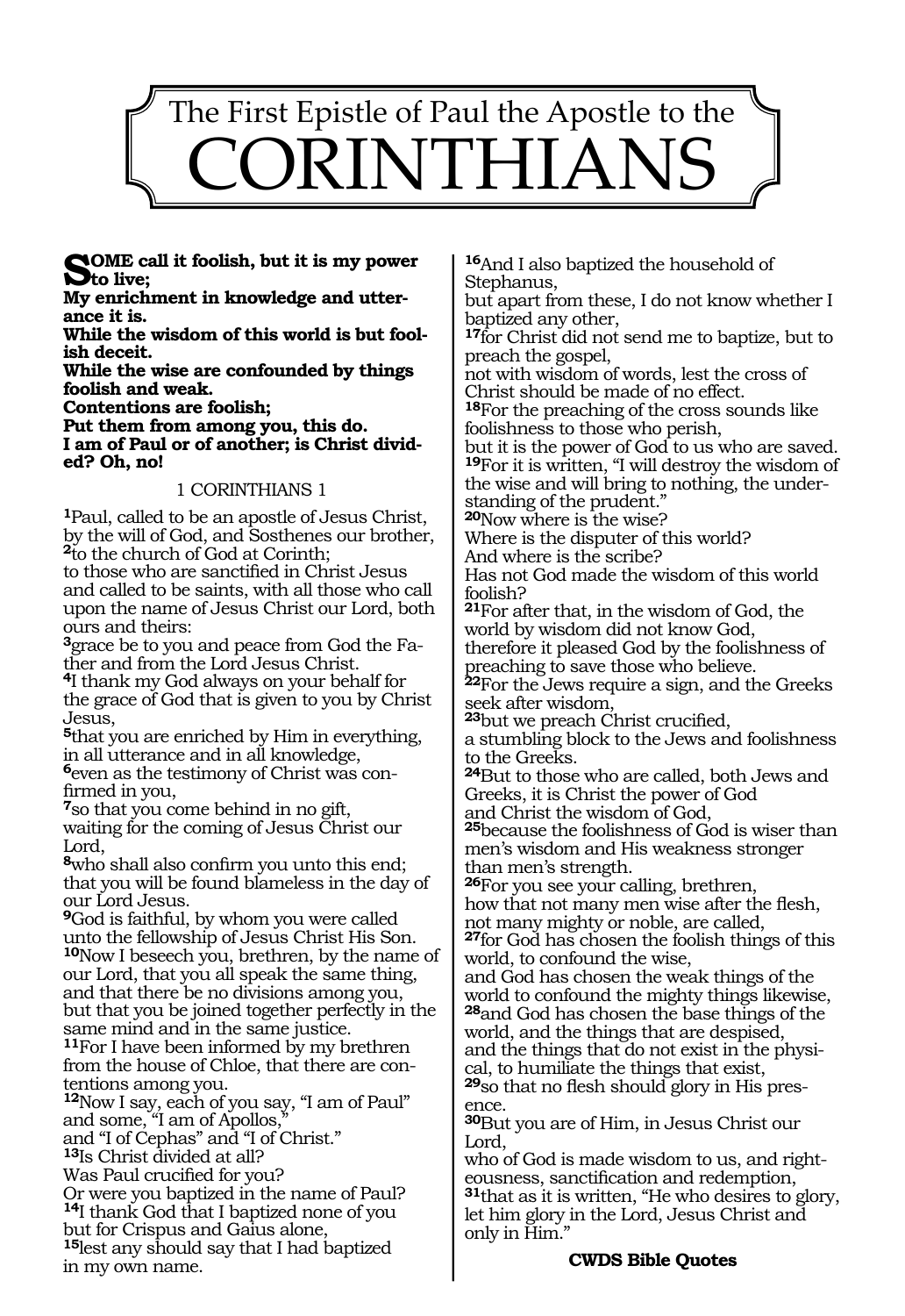- *1. There is no greater gift than grace; speak and prophesy grace over the people you love, over your nation and over your church.*
- *2. To thank God continuously where others are concerned is to enter into God's care for their concern.*
- *3. Tangible wealth is security and surety; your wealth in Christ is tangible; it may not be visible in your world but it is locked up in your words; you are enriched with all knowledge so speak your way to all your benefits in Christ.*
- *4. The gifts of God are not short or limited but you can come short of it.*
- *5. The channel of your calling does not invalidate the source of your call; you are called by God Himself into the fellowship of His Son Jesus.*
- *6. We have one mind because we have one Head, Jesus, and His mind, the mind of Christ; one head means one mouth and one voice speaking one Word.*
- *7. There is room for multiplication and addition but no room for division within the body since there is just one body; division comes from outside the body in an effort to divide and separate the body.*
- *8. It is foolish to fight over His cloak and garment and ignore the Christ on the cross; even so it is foolish to divide the messengers and ignore the undivided and indivisible message.*
- *9. The power of your message is not conveyed in the complexity of your words but in the efficacy of the spirit of your words.*
- *10. Distraction reduces traction and diminishes effectiveness; understand your calling and focus.*
- *11. The foolishness of the cross is the wisdom of perishing without accessing its power to be saved.*
- *12. The wisdom of fools causes them to make foolish the wisdom of God; those who receive the foolishness of the message attain the wisdom of salvation.*
- *13. Settle it with God because with God it is forever settled; the best of man's wisdom has never attained to God's folly, nor the strength of man to His weakness, nor the best of man to His worse.*
- *14. The weak, base, despised and foolish are perfectly poised for selection and use by God to put to shame the elevated, celebrated and wise, so that His is the only story and before Him no flesh will glory.*
- *15. With Jesus your wisdom, your righteousness, your sanctification and your redemption settles your history and reveals the mystery of the new you, so those who know you, will know you are not the old you they once knew.*
- *16. Your story began at the cross; your glory is exhausted in the cross where His glory is exalted in you.*

#### **PRAYER POINTS**

- May the grace of God rest in my household; may my family shall walk in His grace daily every day of our lives. Amen.
- I thank You Father for breathing life and strength into every weak member of the body of Christ; thank You for the benefits You are loading them with today. Amen.
- I am a joint heir with Jesus according to the promises of Abraham; I live in blessings and abundance; I shall never lack. Amen.
- I refuse to come short of the gifts of God; Holy Spirit, I celebrate You; through You I will inherit all that is mine in Christ Jesus. Amen.

• My Father, my God, I will never question Your call on my life; thank You for the people who speak into my life, but my eyes are fixed on You. Amen.

**REVEALED** by the Spirit,<br>
That which my eyes have not seen;<br>
The things the notwell man does not ly **The things the natural man does not know, and what could have been.**

**For God prepares it and He shares it,**

**Though the ear has not heard,**

**To those who love Him and can discern spiritual things,**

**Those with the mind of the Lord. Revealed by the Spirit, not by excellent speech,**

#### **Or with words that are enticing, but I come as one who is weak.**

#### 1 CORINTHIANS 2

**<sup>1</sup>**And I, brethren, when I came to you, I did not come to you with excellency of speech nor of wisdom,

declaring the testimony of God in your ears, **2**for I determined among you not to know anything but Jesus Christ, and Him crucified. **<sup>3</sup>**And I was with you in weakness, and in

much fear and much trembling;

**<sup>4</sup>**and my speech and my preaching also was not with enticing words or the wisdom of man,

but in the demonstration of the Spirit, and of power.

**<sup>5</sup>**I came that your faith should not stand in any way in the wisdom of men, but in the power of God.

**<sup>6</sup>**However, we speak wisdom among those who are perfect,

yet not the wisdom of this world, nor that of the princes in this world,

even the wisdom that comes to nothing, but we speak the word.

**<sup>7</sup>**We speak the wisdom of God in a mystery, the hidden wisdom which God ordained before the world was created.

This was done to our glory,

**<sup>8</sup>**which none of the princes of the world knew, for had they known it, they would not have crucified the Lord of glory.

**<sup>9</sup>**But as it is written, "Eye has not seen, neither has the ear heard,

nor has it entered into the heart of man, the things the Lord has prepared for those who love Him."

**<sup>10</sup>**But to us God has revealed these things, by His Spirit.

For the Spirit searches all things, the deep things of God.

**<sup>11</sup>**For what man knows the things of man save the spirit of man that lies in him?

And no man knows the things of God, but the Spirit of God.

**<sup>12</sup>**Now we have not received the spirit of the world, but the Spirit which is of God,

that we might know the things that God freely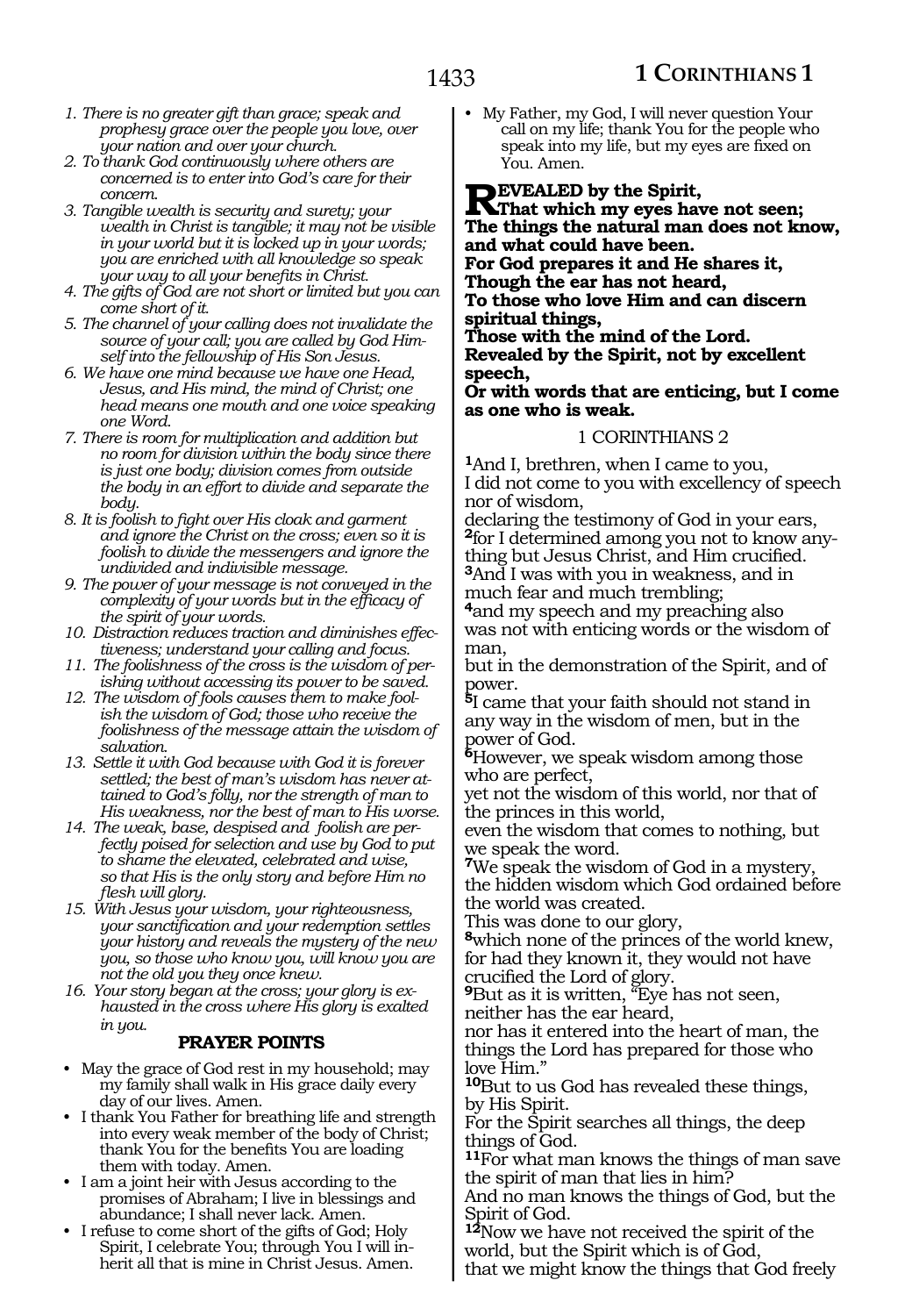gives to us,

**<sup>13</sup>**which things we also speak, not in words taught by the human wisdom, but that which is taught by the Holy Spirit,

comparing spiritual things with spiritual. **<sup>14</sup>**But the natural man does not receive the things of the Spirit of God, for to him they are foolishness;

neither can he know them, because they are spiritually discerned.

**<sup>15</sup>**But he who is spiritual judges all things, yet no man judges him.

**<sup>16</sup>**For who has known the mind of the Lord, so that he may instruct Him?

But we have the mind of Christ.

#### **CWDS Bible Quotes**

- *1. It ends and starts with Jesus and His crucifixion; know Him and the cross and everything you do not need leaves you, so everything you need may find you.*
- *2. The testimony of God is so profound it confounds wisdom and excellent oration; it needs no emphasis or decoration; it is self-declarative.*
- *3. The revelation of your human weakness is the celebration of the strength you depend on. (The strength of God).*
- *4. Demonstration, not declaration, is the greatest form of expression; words echo in the thoughts, demonstration registers it in writing on the heart.*
- *5. When your faith is by the wisdom of man it will be confused by the world, when it is by the power of God, it responds to the word and confounds the world.*
- *6. The wisdom of this age is the wisdom of a page; the hidden wisdom is found in the volume of the Book. The wisdom of this age rots with time, the wisdom of God mysteriously rocks with time and rocks time; it is ageless and timeless and leaves the rulers of this world clueless.*
- *7. They crucified the Lord of glory because they did not stop to understand His story; they placed Him below the earth because the wisdom was above and beyond earth.*
- *8. The wisdom of God cannot be read or researched but must be revealed.*
- *9. The things of God are entrusted to the Spirit of God in man, but excluded from the spirit of man.*
- *10. Walk with the Spirit and in the Spirit; have fellowship with the Spirit; everything you need from God is deposited in the Spirit and received through the Spirit of God.*
- *11. Delusion compares spiritual things with natural things; by revelation you compare spiritual things with spiritual.*
- *12. Spiritual things are concealed wisdom and revealed foolishness to the natural man who lacks revelation.*
- *13. The mind of Christ is the Holy Spirit who we have in us.*

#### **PRAYER POINTS**

- My Jesus, my Lord, I choose to know You and Your suffering; I will be a recipient of the full benefits of Your work on the cross. Amen.
- Holy Spirit, let the testimony of God settle the hearts of unbelievers, in the name of Jesus.
- Father, I am nothing apart from You; You are the strength I lean on. Amen.
- By the power in the blood of Jesus, I call believ-

ers to put their faith on display, in the name of Jesus.

• Most high God; make me an effective witness for Christ. Amen.

**Laboring together with God, building with precious stones On foundations everlasting that Christ Himself has laid down. Feeding men with milk and seeing them** 

**grow. Some men watering while some men sow. Building the temple of our God on high, If men defile it; it will be destroyed. It pays to know men need to grow. No need to glory; all things are yours.**

#### 1 CORINTHIANS 3

**<sup>1</sup>**And brethren, to you I could not speak as unto spiritual but as unto carnal, even as unto babes in Christ.

**<sup>2</sup>**I have not fed you with meat but with milk, for to this moment you were not able to bear it,

neither are you now able as yet to bear it, **<sup>3</sup>**for you are carnal. For whereas there is among you envying and war, strife and divisions;

are you not yet carnal and walk as men? **<sup>4</sup>**For while one says, "I am of Paul,"

and another, "Of Apollos," are you not carnal then?

**<sup>5</sup>**Who then is Paul and who is Apollos, but ministers by whom you have believed, as the Lord gave to every man?

**<sup>6</sup>**I have planted, Apollos watered, but it was God who gave the increase.

**<sup>7</sup>**So then, neither is he who plants anything, nor he who waters, but God who gives the increase.

**<sup>8</sup>**Now he who plants and waters is one. There is a reward for every man which he shall receive, according to his own labor. **<sup>9</sup>**We are laborers together with God.

You are God's husbandry; you are God's building,

**<sup>10</sup>**according to the grace of God given to me as a wise master builder.

I have laid the foundation and another builds on it.

Let every man take heed how he builds on it, **<sup>11</sup>**for no other foundation can any one lay than that already laid, which is Jesus.

**<sup>12</sup>**Now if any one builds on this foundation gold, silver or precious stones, wood, hay or stubble,

**<sup>13</sup>**every one's work will be made manifest; for the day shall declare it, because fire shall reveal it.

And the fire shall test every one's work to show of what sort it is.

**<sup>14</sup>**If any man's work which he has built on it remains, he shall receive a reward;

**<sup>15</sup>**if any man's work shall be burnt, he shall suffer loss,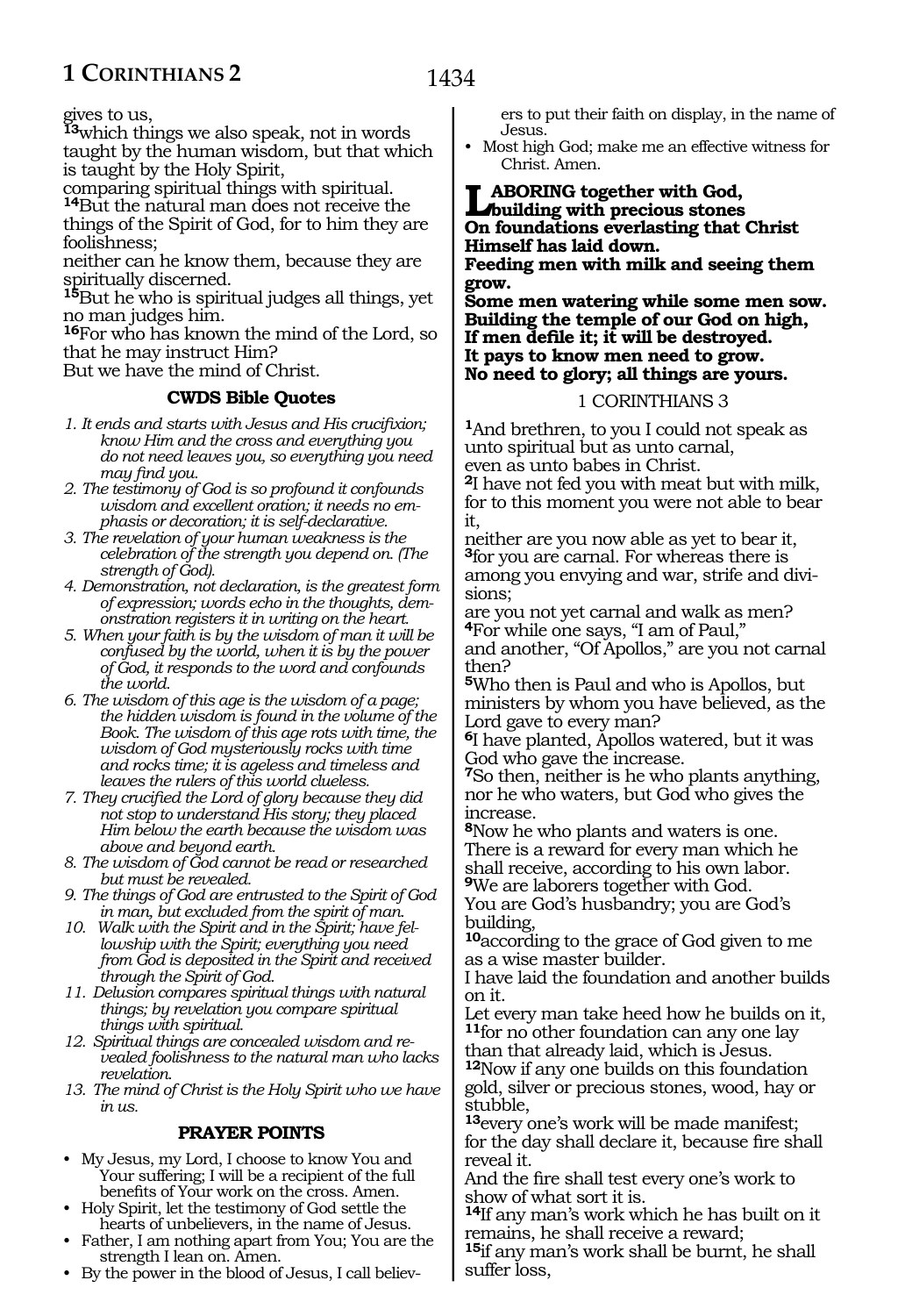but he himself shall be saved by fire, in that day.

**<sup>16</sup>**Do you not know you are the temple of God, and the Spirit of God dwells in you?

**<sup>17</sup>**If any man defiles the temple of God, God shall destroy him,

for the temple of God is holy, whose temple you are.

**<sup>18</sup>**Let no man deceive himself at any time; if any man among you seems to be wise in this world,

let him become a fool that he may be wise therefore,

**<sup>19</sup>**for the wisdom of the world is foolishness with God.

For it is written, "He takes the wise in his own craftiness."

**<sup>20</sup>**And again, "The Lord knows the thoughts of the wise that they are vain."

**<sup>21</sup>**Let no man glory in men, therefore.

Why glory? For all things are yours, **<sup>22</sup>**whether Paul, Apollos or Cephas or the

world or life or death or things present or things to come, all are yours,

**<sup>23</sup>**and you are Christ's, and Christ is God's.

## **CWDS Bible Quotes**

- *1. Salvation is equivalent to safety but not maturity; maturity is powered by the process of growth.*
- *2. From birth you clean, you wipe, you look over, you over look, you support with the expectation that time brings maturity, which brings independence; for the spiritual birth, time in God's presence brings maturity, but it increases dependence on the presence and on the Holy Spirit.*
- *3. The best of labor without the blessing of God is the worst of failure.*
- *4. Never elevate the instruments used above the instructor; you never attribute a crop to the tools but to the farmer.*
- *5. Every gift within the body is independently united, working for the reward from the same source.*
- *6. Every worker in the body works in the field of souls and the building of the body based on his grace for the assignment given.*
- *7. Exertion without grace is frustration; exertion with grace is joyful execution and effortless fulfillment. You may be graced for an assignment or task, but if you step out of alignment you are graced for frustration and failure.*
- *8. Diligent, determined, sacrificial ministry and Christian living recognizes how solid, perfect and sacrificial the foundation laid by Jesus is, that we are building on.*
- *9. A heart that truly recognizes the foundation laid for the church spares no time, resources or effort to magnify the foundation by the building they build on it.*
- *10. Your work will endure just as your salvation if your sacrifice is as extravagant and endearing as the working of your salvation.*
- *11. Your work on earth not just passes, it will be pressured to determine if it can be preserved or burnt.*
- *12. As with Solomon's temple, so with your bodies; defilement leads to destruction; defile His temple, your body, you violate Him; He destroys the body.*
- *13. The demonstration of true wisdom is to let go of*

*your own wisdom and to elevate and embrace the foolishness of His wisdom.*

- *14. Your only boast in men is really a brag on what they are stewarding on your behalf and a brag in your unlimited resources in your God.*
- *15. You appreciate the rich for their stewarding of your resources not for their ownership of it. You appreciate ministers for their stewardship of God's ministry but never elevate them above the God of their ministry.*

#### **PRAYER POINTS**

- By the Holy Spirit and Fire, I speak growth to the body of Christ; let the spirit of stagnancy be driven away from the life of believers. Amen.
- I speak love for the presence of God into the hearts of new converts and believers who are not progressing in the faith. Amen.
- My Father, my God, I will do nothing unless You bless it; unless You go with me I will not go. Amen.
- Thank You Father for all the persons You have placed in my life to bless me; You are an awesome God; I rest at Your feet. Amen.
- Thank You Jesus, for all the gifts within the body; perfect the church by Your Holy Spirit. Amen.

#### **NOT** in word but in power,<br>NIn love and in spirit meel **In love and in spirit meek; Think of no man above what is written, That good and faithful stewards they be. So that you may be strong and that you may be wise, we have been weak and fools for Christ.**

**That you may have honor, we are despised. Good stewards… and, yes, we bless although we are reviled.**

#### 1 CORINTHIANS 4

**<sup>1</sup>**Let man account for us, as of the ministers of Christ and stewards of the mysteries of God. **<sup>2</sup>**Moreover, of stewards it is required that a person be found faithful.

**<sup>3</sup>**But now this is a very small thing to me, that I should be judged of you or of man's judgment.

I judge my own self, yes I judge me;

**<sup>4</sup>**for I know nothing of myself, yet I am not hereby justified, for he who judges me is the Lord.

**<sup>5</sup>**Therefore judge nothing before the time until the Lord comes who will bring to light the hidden things of darkness

and will make manifest the counsels of the heart,

and then shall every man have praise of the Lord.

**6**And brethren, all these things I have figuratively transferred to myself and to Apollos for your sakes,

that you may learn in us, not to think of men above that which is written,

that none of you be puffed up one against another.

**<sup>7</sup>**For who makes you to differ from another person?

And what do you have that you have not re-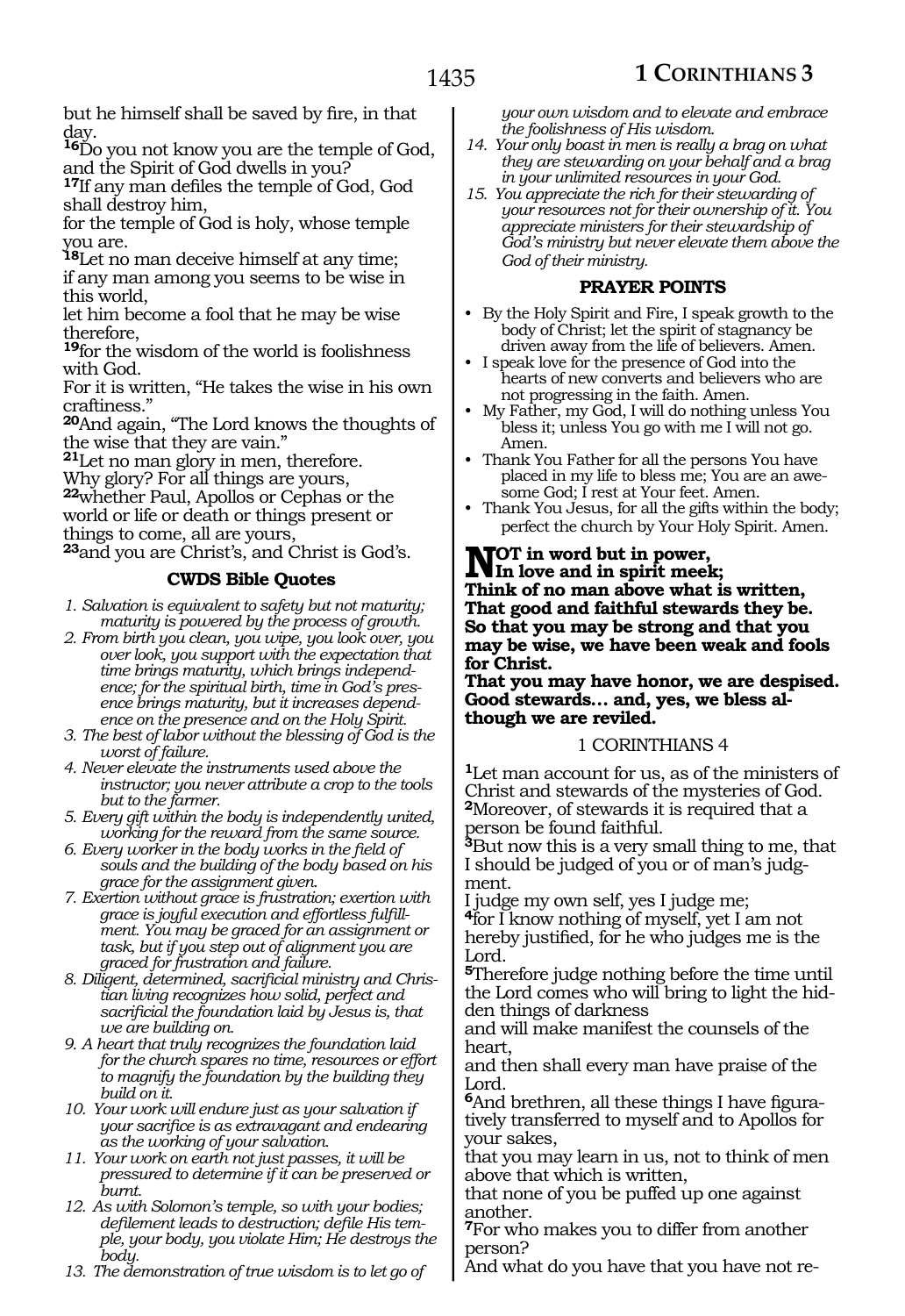ceived?

If you did receive it, why glory then, as if you have not received it?

**<sup>8</sup>**Now you are full, now you are rich; you have reigned as kings without us.

And I would to God that you did reign, that we also might reign with you.

**<sup>9</sup>**For I think that God has sent us the apostles forth lastly, as it were appointed to death. For we are made a spectacle to the world, to angels and to men the same.

**<sup>10</sup>**We are fools for the sake of Christ, but you are wise in Christ.

We are weak, but you are strong;

you are honorable, while we are despised. **<sup>11</sup>**Even to this hour we thirst and we hunger both; we are naked and we are buffeted, and we have no certain dwelling place.

**<sup>12</sup>**We labor working with our hands.

Being reviled, we bless and we suffer persecutions.

**<sup>13</sup>**Being defamed, we entreat.

We are made as the filth of the world, and as the off-scouring of all things, even to this very day.

**<sup>14</sup>**I do not write these things to make you ashamed, but as my beloved sons I warn you. **15**For though you have ten thousand instructors in Christ, you do not have many fathers, for in Jesus Christ I have begotten you through the gospel that I preach.

**<sup>16</sup>**Therefore I now beseech you that you be followers of me.

**<sup>17</sup>**For this cause I have sent Timothy to you, who is my beloved son and faithful in the Lord,

who will bring you into remembrance of my way which is in Christ, that you know, as in every church I teach.

**<sup>18</sup>**There are some who are puffed up as though I would not come to you.

**<sup>19</sup>**But I will come to you shortly, that is, if the Lord wills,

and we will know then not the speech, but the power of those who are puffed.

**<sup>20</sup>**For the kingdom of God is not in words that are spoken, but in power and in demonstra- tion.

**<sup>21</sup>**Would you that I come to you with a rod, or in the spirit of meekness and also in love?

#### **CWDS Bible Quotes**

- *1. The mystery of God is divinely entrusted to those who will be faithful with it; what qualifies them is their pursuance of the presence of God and their faithfulness.*
- *2. The core principles of stewardship are accountability and faithfulness.*
- *3. True and perfect praise comes from God who knows everything that is hidden in darkness and in the hidden corridors of the heart.*
- *4. Differences are meant to unite rather than to divide; it creates a need for each other rather than a cause to boast against each other.*
- *5. If we did not create it, or originate it, although we celebrate it we cannot use it to elevate ourselves*

*above the people who are the primary reason we were entrusted with it in the first place.*

- *6. The heart of a true servant is to see others elevated on their backs, celebrated on their sweat, enriched by their sacrifices and tears, victorious in their defeat, reigning on the throne of their sacrifices, weaknesses and lack.*
- *7. Apostleship is a position of honor, but may not necessarily be an honorable proposition: you may be condemned to death and a spectacle to angels and men.*
- *8. Ministry may not always be honored, respected and desired, but it is always right and rewarding; it may not always be the preferred position, but it is always the perfect one.*
- *9. Being fools for Christ is wiser than all wisdom; being weak for others is the greatest display of strength.*
- *10. When your dishonor is to honor Christ, and your sacrifice is to be like Christ, and to work with Christ; the reality of your sacrifice is just a perception that underscores heaven's reception and regard for you.*
- *11. It does not matter who berates you, as long as heaven celebrates you; it does not matter how much you sacrifice, as long as heaven reaps the rewards of your sacrifice.*
- *12. Live above the reproach so that you can be respected; maintain high and consistent standards of faith so you can be imitated.*
- *13. You know your walk is blameless when it is aligned with the word and you can consistently tell the world, 'Follow me to find Christ'.*
- *14. The kingdom of God is only seen when it is demonstrated, not articulated.*
- *15. Your word speaks of potential but the kingdom is practical; your word is kingdom when it releases and unleashes power.*

#### **PRAYER POINTS**

- Loving Father, open the storehouse of Your mysteries to me; teach me how to diligently treasure and manage them. Amen.
- King of glory, make me a good steward of spiritual and physical things. Amen.
- I refuse to elevate myself; I want You to know me Father; I live for Your eyes. Amen.
- Marvelous Lord, help us to appreciate the differences of others and to recognize how richer our world is because of them. Amen.
- Holy God, speak humility into the hearts of everyone You have endued with great blessings. Amen.

#### **THERE** is a burning light within you<br>Searching, sifting, judging self;<br>The deliveration was also to Seten **To deliver the ungodly to Satan For the destruction of the flesh, That their spirit may be revived. I do not speak of the world, But the brothers who are in Christ Right here in the church.**

#### 1 CORINTHIANS 5

**1**It is reported commonly that there is fornication among you,

and such fornication as is not so much named among the Gentiles,

that one should have his father's wife. **<sup>2</sup>**And you are puffed up and have not rather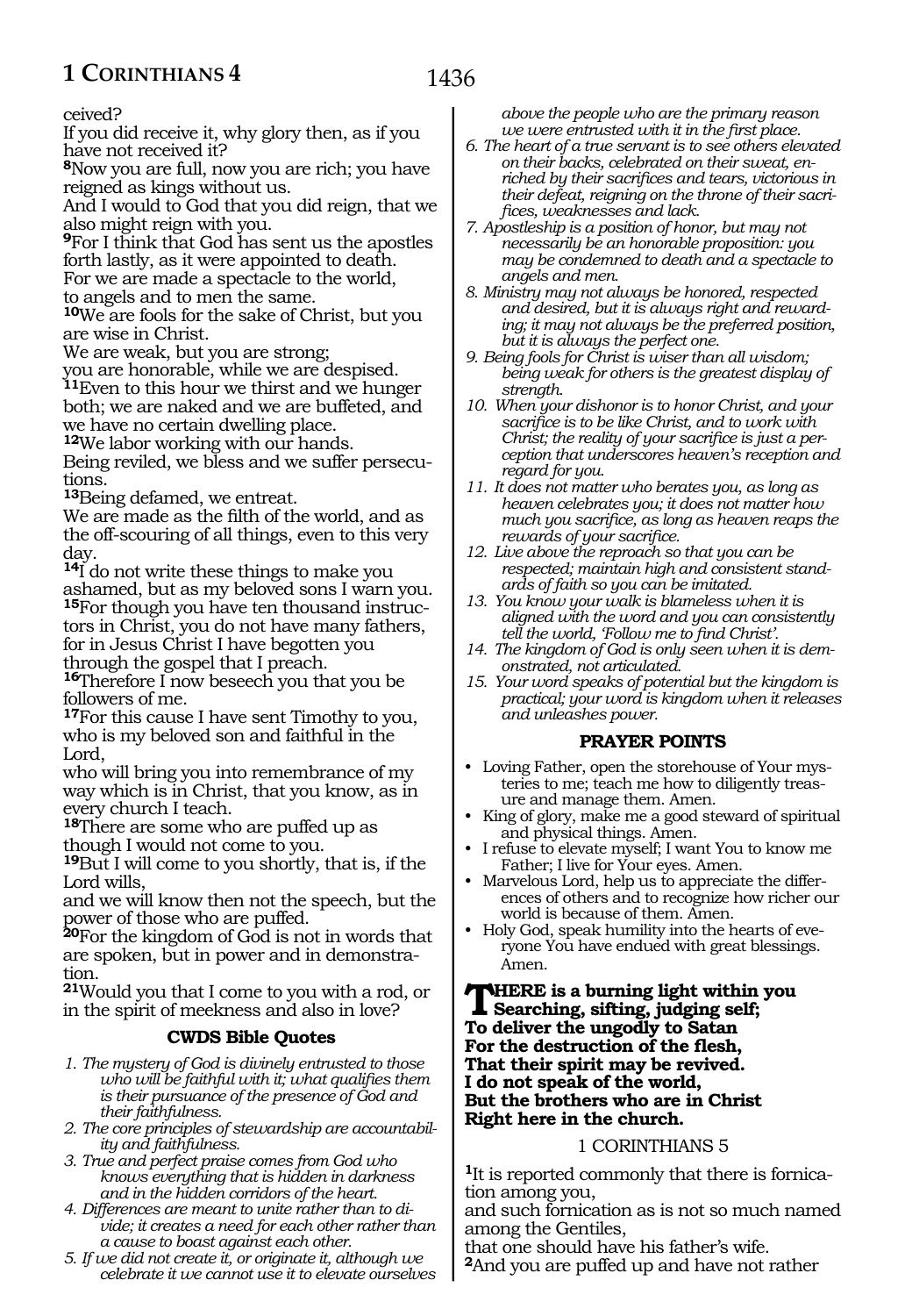mourned

that he who has done this deed might be taken away from among you.

**<sup>3</sup>**For I truly, as absent in the body, but present in the spirit,

have already judged as though being present concerning him who has done this deed.

**<sup>4</sup>**In the name of our Lord Jesus Christ, when you are gathered together,

with my spirit and the power of Jesus Christ our Lord,

**5**to deliver such a one to Satan for the destruction of the flesh,

that in the day of the Lord Jesus the spirit may be saved.

**<sup>6</sup>**Your glorying is not good;

don't you know that a little leaven leavens the whole?

**<sup>7</sup>**Therefore purge the old leaven out that you may be a new lump as you are leavened,

as Christ our Passover is sacrificed for us.

**<sup>8</sup>**Let us keep the feasts, therefore, not with old leaven or leaven of malice,

nor leaven of wickedness,

but with the unleavened bread of sincerity and truth.

**9**I wrote to you that you should not keep company with fornicators.

**10**But I do not mean altogether with the fornicators of this world, or with the covetous or extortionist or with idolaters,

or else you would have to go out of the world. **<sup>11</sup>**But now I have written to you not to keep

company with any man who is called a brother

who is a fornicator, or covetous, or an idolater, or a railer, a drunkard, or if he is an extortionist.

Do not eat with such a person.

**<sup>12</sup>**Now what matter do I have judging those who are outside the faith?

Do you not judge those who are within? **<sup>13</sup>**Those who are outside are judged by God; therefore, put from among you that wicked person within.

#### **CWDS Bible Quotes**

*1. Whatever is done among you is not independent of you; it must be addressed by you.*

*2. Sexual immorality in any form does not support mortality; it is sin and sin is death.*

- *3. Open despising and abhorrence for the word of God is revolting and dangerous.*
- *4. Name yourself and blame yourself, or rather, take responsibility for you will be named with and blamed for everything that is done among you; get on your knees in the fear of the Lord and find the heart of God.*

*5. Drastic action in addressing deviation may lead to repentance; necessary pain is for their gain; correction may be painful but never penal.* 

- *6. Make repentance, rehabilitation and restoration the sole matters for you to target, for the soul matters.*
- *7. Holding on to a little of the old man with a lot of grace is a lot of corruption; embracing a little sin*

*in a redeemed body is a lot of judgment. 8. The influence you subject yourself to is the influ-*

- *ence that subjects you to its own judgment. 9. The blood purges the old leaven of all its sinful ingredients; sincerity and truth prepares the new leaven for its holy appointment.*
- *10. You are in the world to save the world so you cannot escape the world, but if the world is in you, you cannot escape its judgment and if the world is in believers in church, escape their company.*
- *11. No one is as cryptic and treacherous as hypocrites who contradict their own conviction and commitment; steer clear of them.*

#### **PRAYER POINTS**

- My Father, my God; I refuse to shut my eyes and close my ears to the things done around me; I take responsibility as I tremble in fear before You. Amen.
- Let the fire of the living God burn against sexual immorality in the church; let conviction and repentance visit us, in the name of Jesus.
- Merciful Father, I love Your word; forgive every stubborn heart that scoffs at Your word. Amen.
- God of Love, let every deviant behavior among believers be arrested by Your Holy Spirit, in the name of Jesus.
- Power to correct with wisdom and without fear, fall upon those charged with governance in the body of Christ. Amen.

#### **My body is God's temple, I am no longer mine; With a great price He bought me; In one spirit with Christ I am joined. Flesh and meat, fornication and greed, I can have and do at any time; But I will not be brought under their power Or defraud or wrong my brother; I am bought with a price.**

#### 1 CORINTHIANS 6

**<sup>1</sup>**How dare any of you, having a matter against another,

go to law before the unjust and not before the saints and brothers?

**<sup>2</sup>**Do you not know that the saints shall judge the world?

And if you shall judge the world, are you un-<br>worthy therefore to judge the smallest mat-<br>ters?

**<sup>3</sup>**Do you not know that we shall judge angels? Then how much more the things that pertain to this life?

**<sup>4</sup>**If you have judgment, therefore, of things that pertain to this life, do you appoint those who are least esteemed in the church to judge? **<sup>5</sup>**I speak this to your shame.

Is it that there is no wise man among you? Not one who is able to judge among his brethren?

**<sup>6</sup>**But brother goes to war with brother, and that before unbelievers.

**<sup>7</sup>**Now, therefore, there is utterly a fault there among you,

because you take each other to court. Why do you not rather take wrong?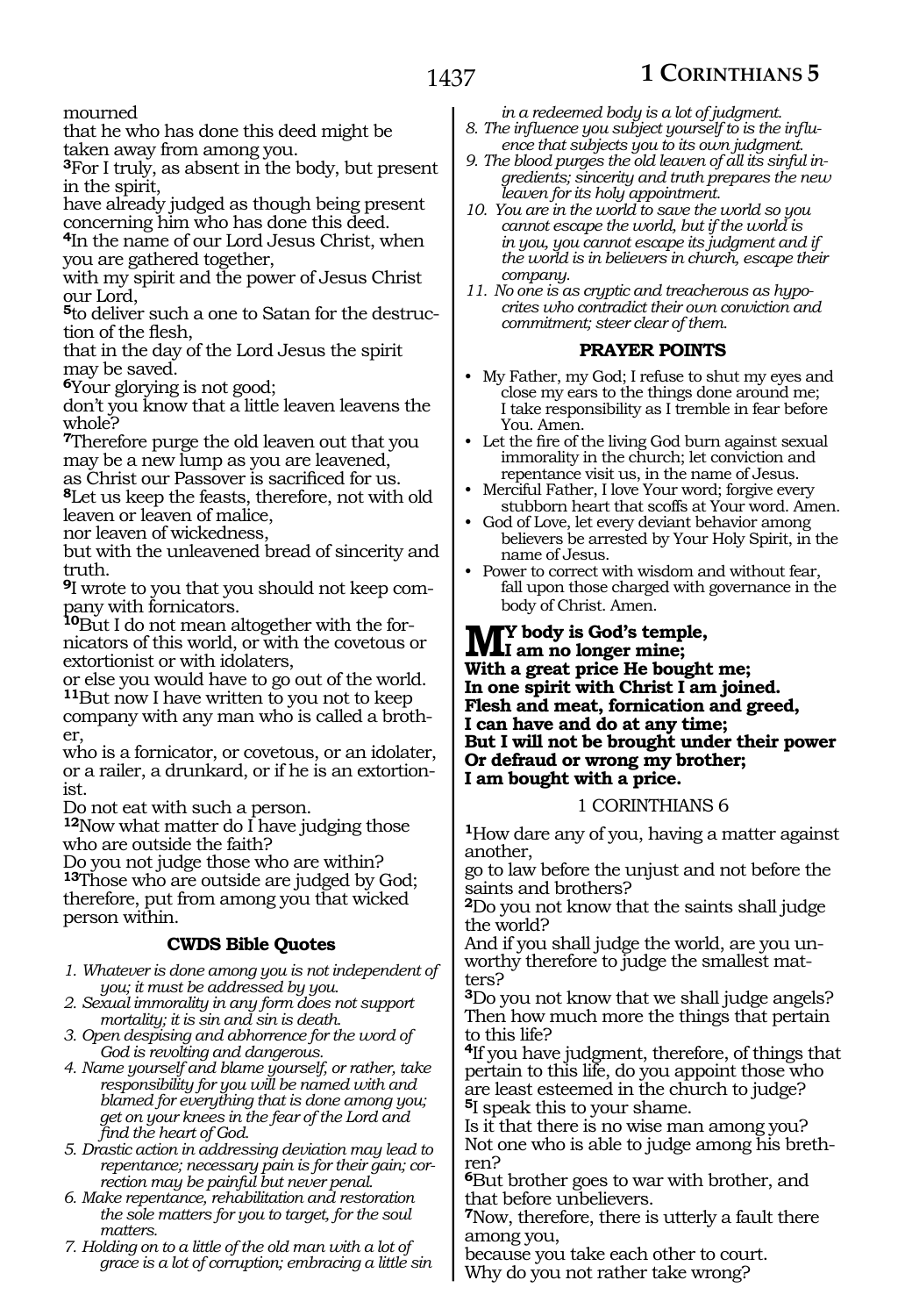1438

Why do you not suffer yourselves rather to be defrauded by your brother?

**<sup>8</sup>**No, but you do wrong and defraud each other.

**<sup>9</sup>**Do you not know that the unrighteous shall not inherit the kingdom of God?

Do not be deceived, neither fornicators, nor idolaters, effeminate nor adulterers, nor abusers of themselves with mankind, **<sup>10</sup>**nor drunkards, covetous, neither thieves, nor revilers, nor extortioners shall inherit the

kingdom of God.

**<sup>11</sup>**And such were some of you;

but you are washed, but you are sanctified, but you are justified, everyone, in the name of our Lord Jesus Christ and by the Spirit of our God.

All things are lawful to me, but not all things are expedient.

**<sup>12</sup>**All things are lawful for me, but I will not be brought under the power of any.

*No, to the control of none will I release myself.* **<sup>13</sup>**Meats for the belly and the belly for meat; God will destroy it and them both.

Now the body is not for fornication, but for the Lord, and the Lord for the body.

**<sup>14</sup>**And God has both raised up the Lord, and by His own power will raise us up likewise.

**15**Do you not know that your bodies are members of Christ?

Shall I then take Christ's members and make them members of a harlot?

**<sup>16</sup>**God forbid! What, do you not know that he who is joined to a harlot is one body with her? For He says, "Two shall be one flesh." **<sup>17</sup>**But he who is joined to the Lord is one

Spirit.

**<sup>18</sup>**Therefore, flee fornication.

Every sin that a man does is outside the body, but he who commits fornication sins against his body.

**<sup>19</sup>**What! Do you not know that your body is the temple of the Holy Ghost, which is in you, which you have of God, and you are not your own?

**<sup>20</sup>**For you are bought with a price; therefore glorify God in your body and in your spirit which are God's and Christ's.

#### **CWDS Bible Quotes**

- *1. Family matters and therefore it matters that family matters are kept among the family; anything taken outside the family is irreparable family division.*
- *2. You may consider it private but it is never personal, the church is the name, the body is blamed.*
- *3. You cannot disconnect the body from a personal matter within the body; the case will be called Christ and Christians; be careful to preserve the body in dealing with a malady in the body.*
- *4. Maturity in the body is displayed by its ability to speak with discernment on any matter concerning the body; it is also the willingness of the members to let the mind of Christ settle the matter.*
- *5. Divisive members are no angels; it may be easier to judge fallen angels than to engage difficult brethren. Fallen angels must obey the voice of authority, difficult brethren contemplate it.*
- *6. It is best to accept the wrong than to use your right to wrong the church and its ministry efforts.*
- *7. It does not matter how affected you are, never be so infected that you are willing to subject unbelievers to your infectious internal division.*
- *8. The price you pay for reaching sinners may not just be your willingness to go, or your resources in sending, it is also your sacrifice in dealing with personal internal matters responsibly.*
- *9. Who you were, is history; it is reference only and not present or preference; who you are is a mystery unraveling.*

*10. Not because you have power over it means it is permissible or it should be permitted, not because you can means you should; if you have power to do it, you have power to restrain.*

- *11. You cannot tame fornication, chain, change or convert fornication; it changes you, shames and chains you, and takes you away from the Lord.*
- *12. You may use arguments to justify sexual immorality and perversion, but it will be judged just as the word of God says; your arguments will only justify your judgment.*
- *13. There is no casual sex; every joining in sexual immorality is the permanence of marriage recognized by heaven.*
- *14. You cannot distance Christ from your private act of sin; your body is His; He is present in you and an offended witness to every evil act you engage the body in.*
- *15. Be careful how you perceive the Holy Spirit you host; be ever conscious He is within; be careful not to grieve Him.*
- *16. Do not see how close you can get to sin without sinning; see how far you can stay from sin; flee.*
- *17. If you live on the fence you are one step, one moment of drowsiness, away from falling over.*
- *18. Do not steal what belongs to another for selfish use and for your personal gratification; your body and your spirit belong to God, first by creation and again by redemption.*

#### **PRAYER POINTS**

- Holy Spirit, restrain believers who are offended by fellow believers; let them not become an offense to heaven, in the name of Jesus.
- Jesus, You love the church greatly with all its faults and failure; perfect us in Your Holy ways. Amen.
- I speak responsible behavior into the hearts of every believer so they will not corrupt the witness of their congregation. Amen.
- Let maturity define every congregation in the body of Christ; let the wisdom and counsel of God rest in the hearts of believers. Amen.
- By the captive power of the Holy Spirit, I speak humility and submission into the hearts of every divisive member in the church. Amen.

**You will be single. Go on and be happy; To please the Lord you daily yearn. Cannot contain yourself? Go on and marry; It is better to marry than to burn. If you are called being a servant, Rejoice; the Lord has set you free. If you are called being a free person, It is time to serve the Lord relentlessly.**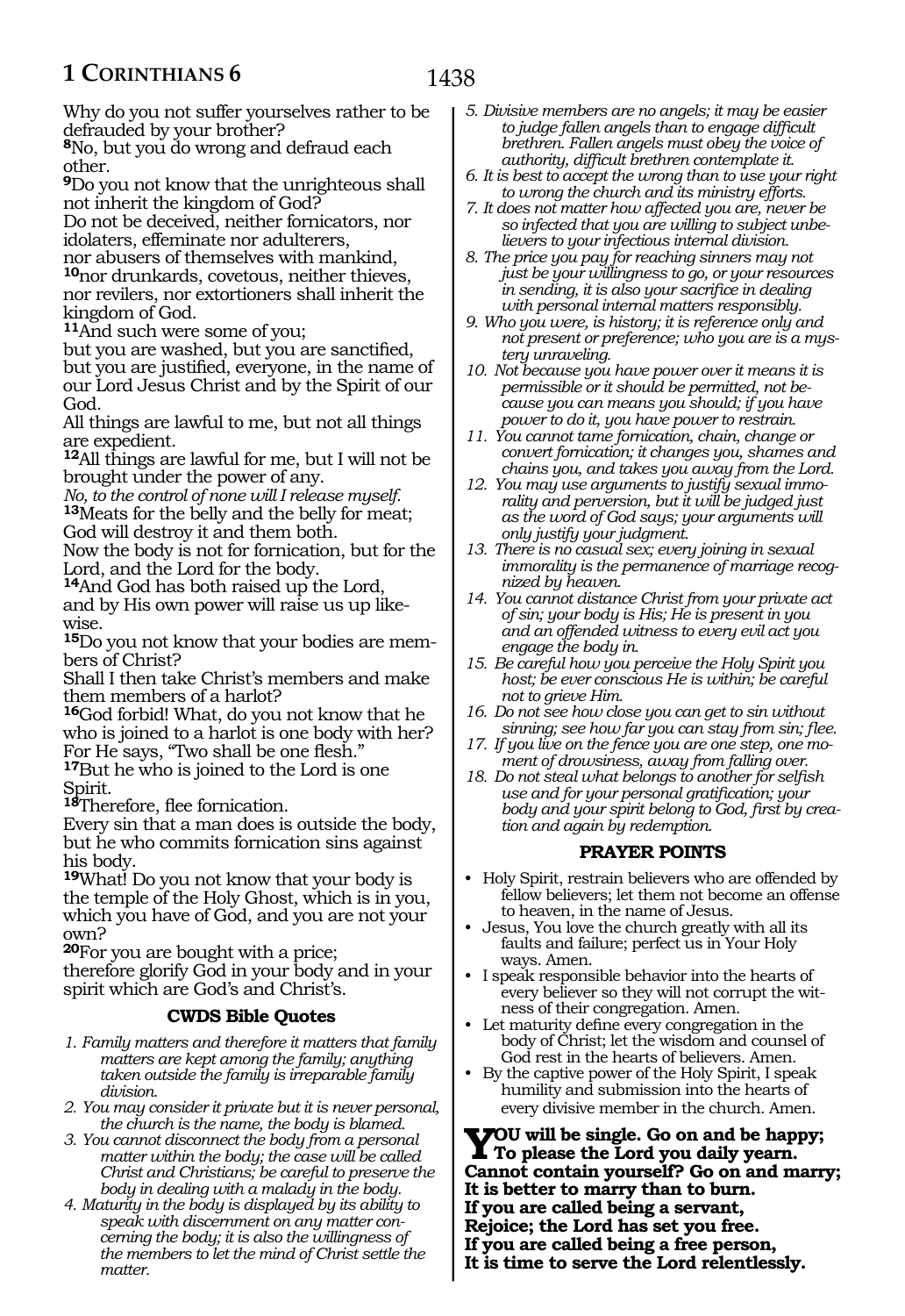**<sup>1</sup>**Now concerning the things of which you wrote to me,

it is good for a man not to touch a woman. **<sup>2</sup>**Nevertheless, to avoid fornication, let every man have his own wife, and every woman her own husband.

**<sup>3</sup>**Let the husband render due benevolence to the wife, and likewise the wife to the husband. **<sup>4</sup>**The wife does not have power over her own body, but the husband,

and likewise, the husband does not have pow- er over his own body, but his wife.

**<sup>5</sup>**Do not deprive each other, except with con- sent for a time that you may give yourselves to fasting and prayer,

and come together again as you decide, that Satan does not tempt you because of your inability to exercise control.

**<sup>6</sup>**But I speak this by permission and not by God's command,

**<sup>7</sup>**for my wish is that all men were as myself. But every man has his proper gift of God, one after this manner and another after the next.

**<sup>8</sup>**Unto the unmarried and widows, I therefore say:

it is good for them that they so abide, even as I,

**<sup>9</sup>**but if they cannot contain themselves let them marry, for it is better to marry than to burn.

**<sup>10</sup>**And to the married I command, yet the Lord and not I,

do not permit the wife to depart from the husband,

**11**but and if she departs, let her remain unmarried,

or let her be reconciled to her husband; and do not permit the husband to put his wife away.

**<sup>12</sup>**But to the rest I speak, and not the Lord: if any brother has a wife who is an unbeliever, yet she desires to dwell with him, let him not put her away.

**<sup>13</sup>**And the woman with a husband who is an unbeliever, and he desires to remain with her, let her not leave the husband then;

**<sup>14</sup>**for the unbelieving husband is sanctified by the wife,

and the unbelieving wife is sanctified by the husband,

or else the children would be unclean; but they are holy.

**<sup>15</sup>**If the unbelieving depart, let him leave; in these cases a brother or sister is not bound. But God has called us to peace.

**<sup>16</sup>**What do you know, oh, wife, whether you shall save your husband?

Or how do you know, oh, man, whether you shall save your wife?

**<sup>17</sup>**But as God has distributed to every man, and the Lord has called everyone, so let him walk, so let him stand.

And as I ordain in all the churches: **<sup>18</sup>**is any man called being circumcised? Let him not become uncircumcised. And is any called being uncircumcised? Then let him not be circumcised.

**19**Circumcision and un-circumcision is nothing, but rather to keep the commandments of God.

**<sup>20</sup>**Let every man abide in the calling in which he is called.

**<sup>21</sup>**Are you called being a servant? Do not both- er about it at all.

But if you may be made free, use it rather then;

**<sup>22</sup>**for he who is called in the Lord, yet being a servant, is the Lord's free man.

Likewise also he who is called, yet he is free, is Christ's servant.

**<sup>23</sup>**You are bought with a price; therefore, do not be the servants of men.

**<sup>24</sup>**Brethren, with God let every man abide in the calling in which he is called.

**25**Now concerning virgins, I do not have commandment of the Lord for them.

Yet I give my judgment as one who has obtained mercy of the Lord to be faithful myself. **<sup>26</sup>**I suppose therefore that this is good for the present distress,

that it is good for a man to remain single, **<sup>27</sup>**but if he is bound to a wife, do not seek to be divorced.

Are you loosed from a wife? Do not seek a wife, **<sup>28</sup>**but, and if you marry, you have not sinned. And if a virgin marries, she has not sinned. Nevertheless, such shall have trouble in the

flesh; but I will not burden you with this! **<sup>29</sup>**I say, brethren, that the time is short;

it remains that both those who live with wives shall be as though they had no wives at all. **<sup>30</sup>**And those who weep as though they never wept.

And those who rejoice as though they never rejoiced.

And those who buy as though they never possessed.

**31**And those who use this world as not abusing this right,

for the fashion of this world passes away. **<sup>32</sup>**But I would have you to be without this care.

He who is unmarried and so remains cares for the things that pertain to the Lord, how he may please the Lord.

**<sup>33</sup>**But he who is married cares for the things that are of the world, how he may please his wife.

**<sup>34</sup>**There is also a difference between the virgin and the wife.

The unmarried woman cares for the things of the Lord, that she may be holy, both in her body and in her spirit.

But the married woman cares for the things that pertain to this world, how she may please her husband.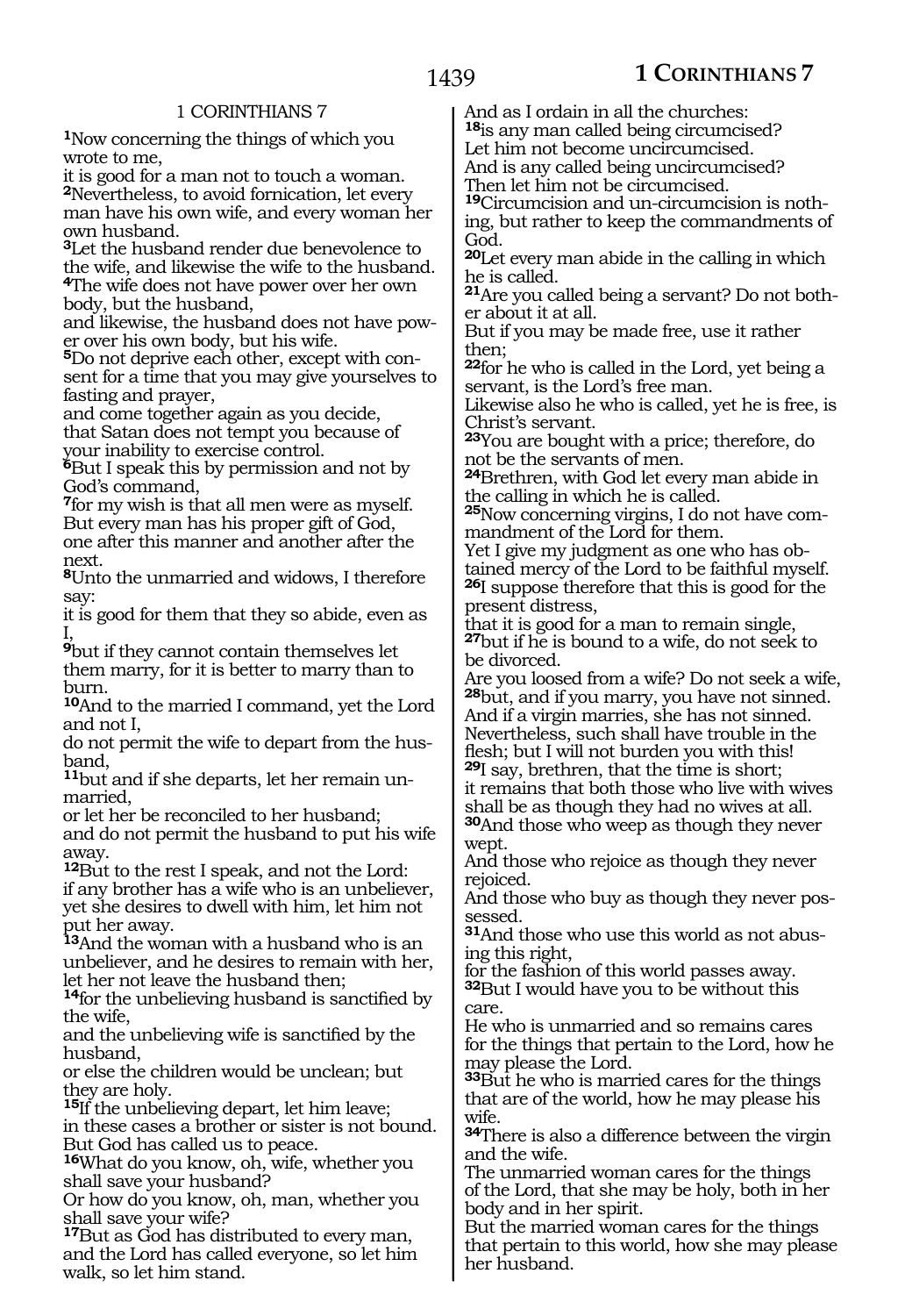**<sup>35</sup>**I speak this for your own profit; not that I may cast a snare upon you, but for that which is proper, and that you may attend to the Lord without distraction. **36**If any man thinks he behaved himself improperly towards his virgin daughter in her youth,

if she is old enough and she needs then, what he desires let him do;

he does not sin; let her marry.

**<sup>37</sup>**Nevertheless, he who stands steadfast in his heart, having power over his own will and not of necessity,

and in his heart has decreed also that he will keep his virgin daughter, does well in that. **<sup>38</sup>**So that he who gives her to marriage does

well, but know that he who does not give her to marriage, he does better himself.

**<sup>39</sup>**The wife is bound by the law as long as her husband lives, but if her husband is dead, she is at liberty to be married to whoever she desires, but only in the Lord.

**<sup>40</sup>**Yet know, she is happier if she so abides after my judgment.

And I think, though, that I have the Spirit of God.

## **CWDS Bible Quotes**

- *1. Marriage is made in heaven but practiced and portrayed on earth; it may not always engage desire but it must always embrace commitment.*
- *2. Marriage is to relinquish control of your body to relish the partnership of another; failure to release the body in marriage is caused by lack of understanding and stubbornness.*
- *3. Long-distance relationships may be a common thing but it is defrauding; fasting by consent is the only legitimate reason for the absence of ongoing intimacy.*
- *4. Physical distance of relationships creates distances in relationship that may be irreconcilable; it gives the devil an opportunity to create distractions and deviation.*
- *5. You may have a burning reason to get married but it must not burn away your wisdom in selecting, praying for, and waiting for the right spouse.*
- *6. Your marriage vow is for life and denies the right for a second choice unless death divides.*
- *7. Divorce is not an option; it is deviation from the law of forgiveness and reconciliation.*
- *8. Your unbelieving spouse is not your license to cop out, but an opportunity to show out the Christ in you. Choose lifestyle evangelism rather than life's popular style of separation and divorce.*
- *9. Your calling to peace may require a demonstration in your home rather than: the revocation of your marriage, a revision of your family and a renovation of your home.*
- *10. You are tasked with your home and with your children; holiness is an ever-present potential that resides in you.*
- *11. Your household may become a place of rescue before it becomes a place of rest; be active, proactive and persistent.*
- *12. Your state in life is no reflection of your status in Christ; when your state of mind equates with your status in life you will walk with dignity in*

*your calling.*

- *13. You are free to serve in whatever state you are when you understand you are bound to Christ and bound to serve in His freedom.*
- *14. Bondage to Christ is complete freedom, it makes you content in any condition or state you are in life; freedom in sin is complete bondage, it makes you miserable even in life's best estate.*
- *15. Your agitation to get married will lead to your frustration in marriage unless you attend to your comfort and peace with yourself in singleness.*
- *16. Marriage may address your marital status but it cannot address your mental status; unless you learn to live with yourself you are not ready to live with another.*
- *17. Marriage will complicate your problem if you seek to use marriage to resolve your problems and to complete you.*
- *18. You cannot elevate your focus to this world for its form is passing away; enjoy the things of this world but do not enshrine them for the world itself will not endure time.*
- *19. Your spouse should be attractive to you but should never be a distraction to remove you from God.*
- *20. Your commitment to care for each other in marriage should be built on a commitment to jointly carry the cross together.*
- *21. Anything that diverts or distracts your attention from the Lord is a distraction; marriage should amplify your service and devotion not divert it.*
- *22. Power over your own will makes you ready for marriage; you may be ready for the procession, but you are mentally unstable when marriage becomes your obsession.*
- *23. Death releases a woman to marry again, but it does not break her marriage to Christ; wisdom and responsibility holds her bound to marry in the Lord.*
- *24. A believer marrying an unbeliever is as conflicting and precipitous as a united team serving two viciously opposing and actively instructing masters; it is as uncomplicated as trouble.*

#### **PRAYER POINTS**

- I speak life into every failing marriage in this nation; let commitment override emotions to bridge peace. Amen.
- I speak divine rebuke to the spirit causing anyone to hold back their bodies in marriage. Amen.
- Open the doors Father, for every marriage that has to endure long periods of long distance separation to be united permanently. Amen.
- Spirit of greed, be driven from our marriages; let every excuse for distance and separation be disbanded in the courts of heaven. Amen.
- Wisdom in selecting spouses, rest in the hearts of unmarried believers today; I drive away every anxiety to be married, in the name of Jesus.

**TO** hold, to love, to know, to grow;<br>If you love God, to Him you are known. **We are all of God and in His hold, And all by Jesus who loves us so. Do not let the things that you know Cause the weak to stumble and to lose hope,** 

**For love edifies and, even so, Will cause men to know, to hold, to love, to grow.**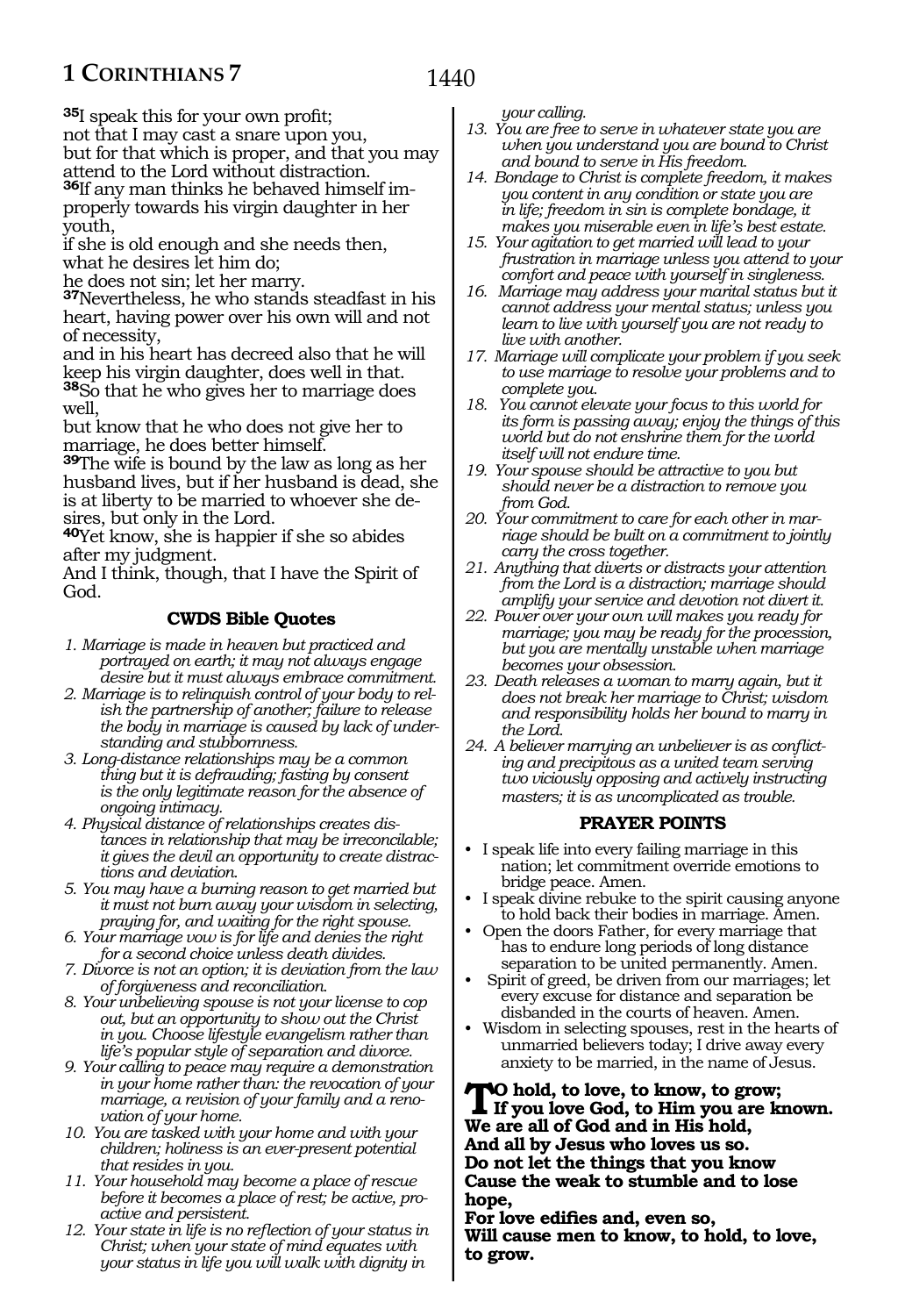**<sup>1</sup>**As touching things offered to idols, we all have knowledge;

knowledge puffs up, but love edifies. **<sup>2</sup>**If any man thinks he knows anything, he knows nothing yet, as he ought to know. **<sup>3</sup>**But if any man loves God, of Him that man is known.

**<sup>4</sup>**As concerning the eating, of things offered to idols in sacrifice,

we know that an idol is nothing in this world and there is no other God but One alone. **<sup>5</sup>**For though there exist those who are called gods whether in heaven or on earth, and there are many gods and many lords,

**<sup>6</sup>**but to us there is one God, the Father of all, of whom are all things and we in Him.

And one Lord Jesus Christ, by whom are all things, and we by Him;

by Him we live and stand.

**<sup>7</sup>**However, this knowledge is not in every man, for some, ever conscious of the idols, eat things offered to an idol and because their conscience is weak, their conscience is defiled. **<sup>8</sup>**But meat does not commend us to God; for neither if we eat are we better and if we do not eat, we are not any worse.

**<sup>9</sup>**But take heed lest by any means you become a stumbling block to those who are weak, by your liberty.

**10**For if any man sees you, who has knowledge, in the idols' temple sitting and eating, shall not the conscience of the weak be emboldened to eat things offered to idols?

**11**And through your knowledge and insensitivity, the weak brother perish for whom Christ died?

**<sup>12</sup>**But when you sin against your brethren, and wound their weak conscience, this sin that you do is against Christ.

**13**Therefore, if meat makes my brother to offend and to sin,

I will not eat meat while the world stands, lest I make my brother to offend and lose his hold.

#### **CWDS Bible Quotes**

- *1. Knowledge sets you apart, but not above each other; love positions you below to edify and to elevate.*
- *2. Your love for God is never unnoticed, it announces you in the courts of God and gives you privileged access; He knows you.*

*3. Idolatry is defined as giving up everything for nothing; exhausting your time and resources on exasperation; replacing substance with futility.*

*4. One cannot be divided into a whole or anything wholesome; there is only one God who created everything and yet nothing without our Lord Jesus Christ.*

*5. Food cannot defile your holy body, but your conscience can defile your food and make it unholy.*

*6. If you live your life for Christ who lived unselfishly for others, you will never allow your freedom to be the cause of someone else's bondage.*

*7. You cannot love your neighbor as yourself if any of your actions cause your neighbor to stumble or* 

*to lose their salvation.*

- *8. You invalidate your witness if you send the wrong message however valid.*
- *9. You idolize your ego if you disregard another person's weakness to satisfy your ego.*

#### **PRAYER POINTS**

• Righteous Father, let the spirit of pride find no place in my heart. Amen.

• I love You Father, with all my heart, my soul, and my mind; my passion is to pursue You. Amen.

• Holy Father, I refuse to put anything before or above You; I refuse to foolishly waste my time with idols. Amen.

- My Father my God, You are one; and I will serve You undividedly. Amen.
- I sprinkle my conscience with the blood of Jesus. Marvelous Lord, I will walk before You always with a free conscience. Amen.

#### LORD to some, winning some to the **Lord therefore.**

**Servant to all that I may win some more. All things to all men, if only some to gain, Adjusting, adapting, to the circumstances they are in.** 

**To the lawless an outlaw, yet within Christ, striving for mastery and an incorruptible prize.** 

**Not chargeable to any, though I know my rights;** 

#### **He who preaches the gospel should be sustained thereby.**

#### 1 CORINTHIANS 9

**<sup>1</sup>**Am I not an apostle? Am I not free? Is it that our Lord Jesus Christ I have not seen?

Are you not my work and labor in the Lord? **<sup>2</sup>**If I am not an apostle therefore to others, yet to you I am, without a doubt,

for you are the seal of my apostleship in the Lord.

**<sup>3</sup>**This is my answer to those who examine me: **<sup>4</sup>**have we not power to drink, also to eat?

**<sup>5</sup>**Have we not power to take along a sister as wife, as well as other apostles and other brethren of the Lord, and Cephas?

**<sup>6</sup>**Or I alone, and Barnabas, have we not power to forbear working?

**<sup>7</sup>**Tell me who goes to war at any time at his very own expense?

Who does not eat of the fruits of the vineyards that he plants?

Or feeds a flock and does not drink of the milk thereof?

**<sup>8</sup>**Do I speak as a man in these things or does not the Law also say the same?

**<sup>9</sup>**For it is written in the Law of Moses,

"You shall not muzzle the mouth of the ox that treads the grain."

Does God take care of the oxen in that way, or **<sup>10</sup>**does He say it altogether for our sakes? For our sakes, no doubt, this is written, that he who plows should plow in hope always.

And he who threshes in hope should be par-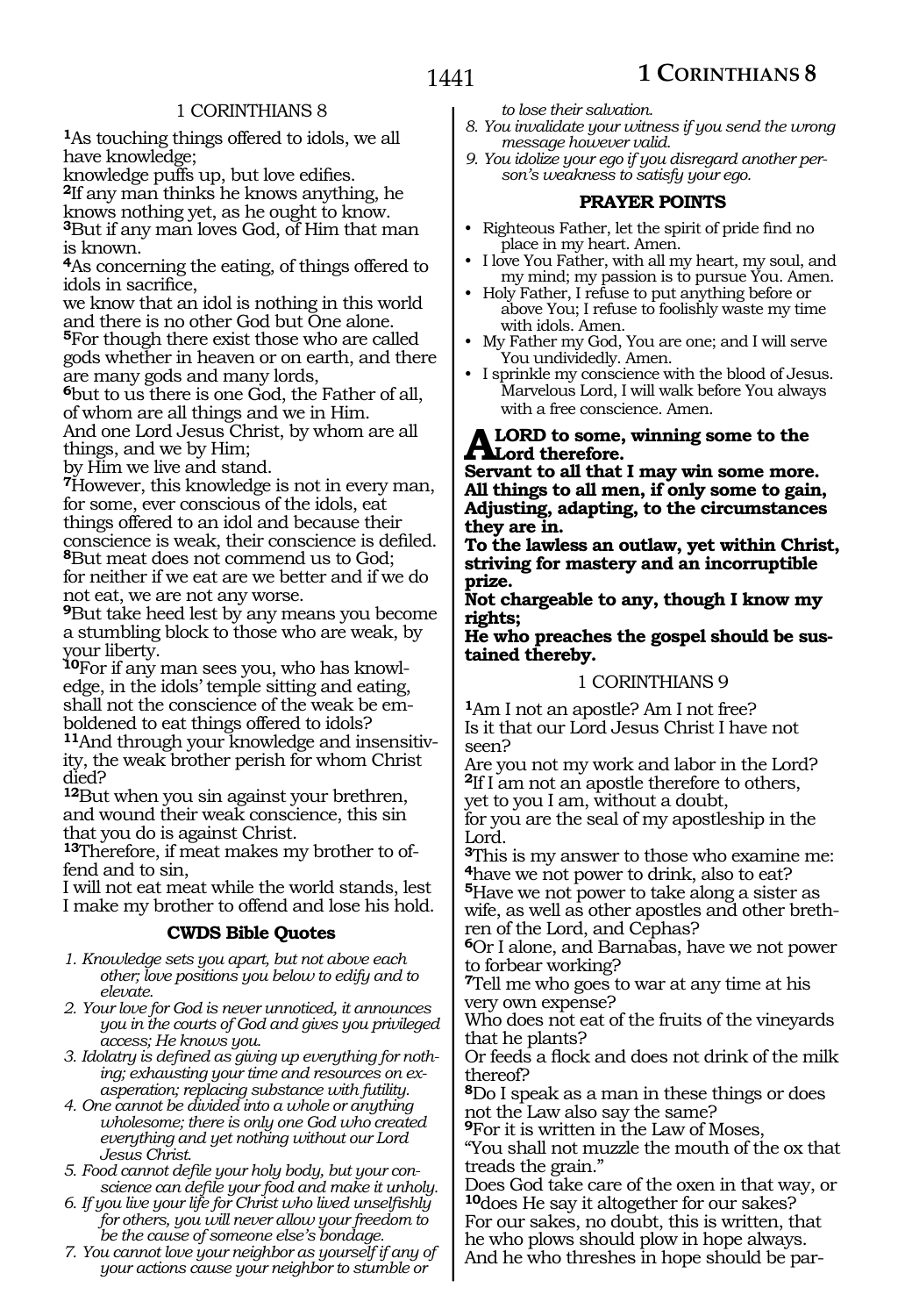taker of his hope also.

**<sup>11</sup>**If we have sown to you spiritual things, and we should reap your carnal things, is it such a great thing?

**<sup>12</sup>**If others are partakers of this power over you, are we not rather to partake more? Nevertheless, this power we have not exercised, but suffer all things lest we should hinder the gospel.

**<sup>13</sup>**Do you not know that those who minister about holy things, of the things of the temple they live?

And those who wait at the altar, are partakers with the altar?

**<sup>14</sup>**Even so the Lord has ordained that those who preach the gospel, should be sustained by the gospel.

**<sup>15</sup>**But none of these things have I used or claimed, neither have I written any of these things, that it should be so done to me. For it is better for me to die, than that any man should make my glorying void;

**16**for though I preach the gospel, I have nothing to glory, for to me it is a necessity.

Woe to me if I do not preach the gospel! **<sup>17</sup>**For if I do this thing willingly, I will be paid. But if I should go against my will, a dispensation of the gospel is committed to me. **<sup>18</sup>**What shall my reward then be?

But that when I preach the gospel to all, I may make the gospel of Christ without any charge,

that I do not abuse my power in the gospel! **<sup>19</sup>**For though I am free from all men, yet this I do,

I have made myself a servant to all, that I may gain the more; my aim is more souls.

**<sup>20</sup>**To the Jews, I became a Jew to gain the Jews, reaching out to every man.

To those under the law, I was as if under the law, just to gain those under the law, yes doing my all.

**<sup>21</sup>**To those who are outside the law, as having no law, but tactful though

being not without the law, to God,

but I was under the law of Christ throughout; all this to gain those who are outside the law. **<sup>22</sup>**To the weak I became weak that I may gain the weak.

I am made all things to all men that I might by all means save some of them.

**<sup>23</sup>**And this I do for the gospel's sake, that I may partake with you.

**<sup>24</sup>**Do you not know that all run in a race, but one receives the prized first place? So run that you might receive.

**<sup>25</sup>**And everyone who strives for mastery, is temperate in all things.

They do it to obtain a corruptible crown, but we, an incorruptible one.

**<sup>26</sup>**I therefore so run and not with uncertainty; I fight, not as one who beats the air with their hands,

**<sup>27</sup>**but I keep my body in check and bring it

into subjection,

lest that by any means, when I have preached to others,

I myself should be a castaway.

*Reaching out, reaching in; out to all men, in to me.*

## **CWDS Bible Quotes**

- *1. You should not place confidence in status or title, but in the strength of your work; let the evidence and not the arrogance speak for you.*
- *2. There is ration for every worker, provision for every vision and purpose, and a consignment from heaven for every assignment on earth. Heaven provides for its ambassadors through its people in the earth.*
- *3. Ministry must care and provide for ministers; they minister heaven's wealth to you; you minister earth's resources to them.*
- *4. Provide for your ministers in love rather than speak against their provision with grudge.*
- *5. Your tithes and offering is heaven's demand; provision of ministers is heaven's command.*
- *6. The heart of real ministers is in the heat of ministering and tied to a love for people.*
- *7. The gospel is not a burden you carry but a burden that carries you.*
- *8. Salvation came at a great cost to heaven to be a free gift to earth.*
- *9. Ministry is fueled by the love of Jesus and the love for Jesus, but it is facilitated by the love and giving of the brethren.*
- *10. Lower yourself to the position of the people so you can lift the people to their possession in Christ.*
- *11. Sit where they sit so you can help them stand in Christ, in whom you are standing.*
- *12. People will gravitate to what they can relate to, but especially what can relate to them; you must associate in order to elevate; you must lower yourself to lift.*
- *13. Your race is not about the pace but about the plan; you may not be the only one running but you run alone competing with no one.*
- *14. Your race may not be private but it is personal.*
- *15. Every race involves practice, preparation, restraint, persistence and personal discipline.*
- *16. Your victory is subject to your run; your run is subject to your discipline; your discipline is subject to you.*
- *17. Your preaching does not qualify you or exempt you from your practice; you are a practitioner and partaker of the same gospel you preach.*
- *18. Your delivery may deliver others but it does not deliver you; your personal discipline and restraint does.*

#### **PRAYER POINTS**

- Power to distinguish myself by faithful and committed discipline and diligence, be mine today in the name of Jesus.
- King of kings and Lord of lords, professor of heaven and earth, let my portion be mine today, in the name of Jesus.
- I stir the spirit of congregants everywhere to desire to share every good thing with those who minister to them. Amen.
- Let the mindset of the kingdom be the mindset of believers; let them become cheerful kingdom financiers. Amen.
- Jesus my Lord, refresh the hearts of every minister and laborer in the word today. Amen.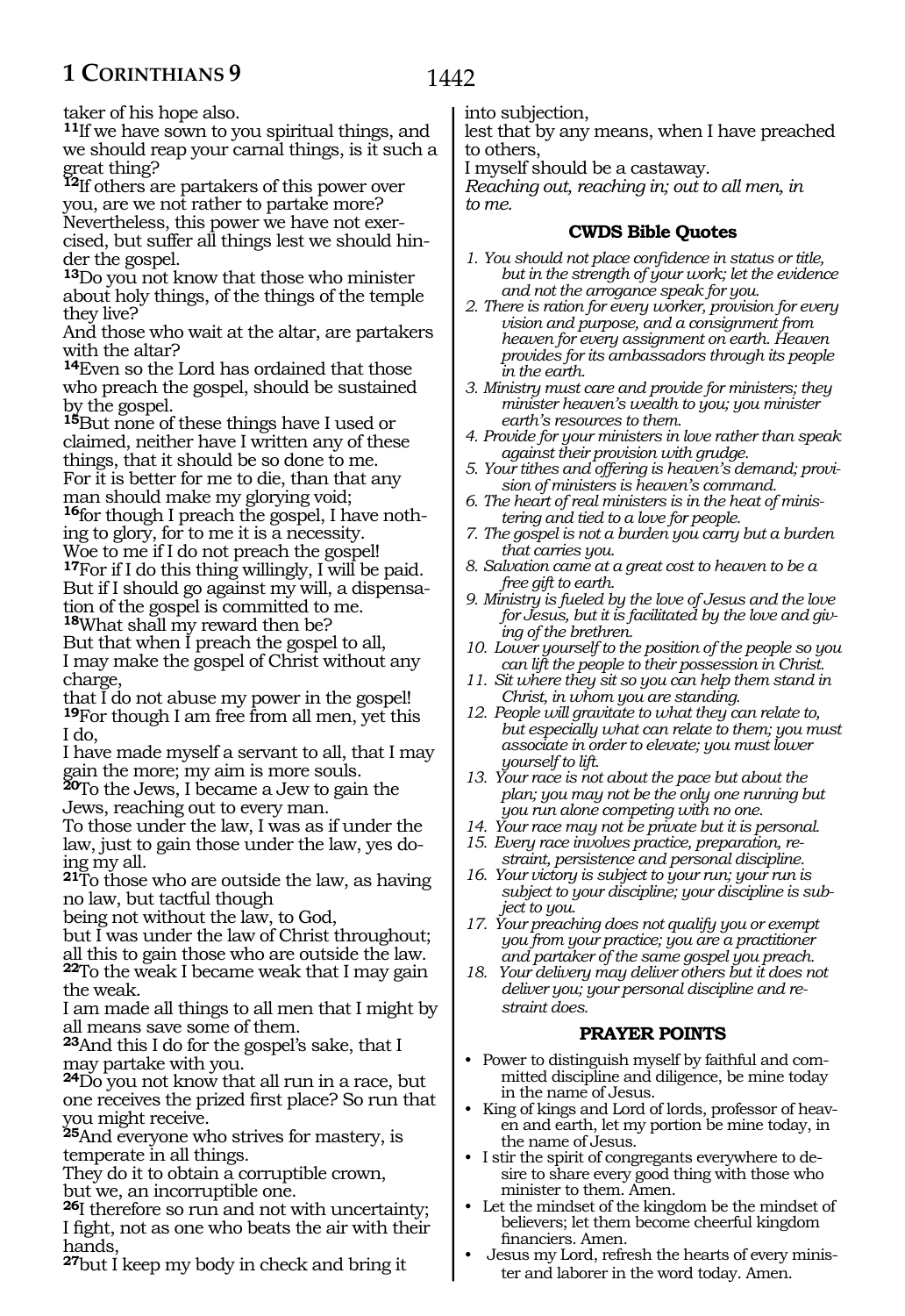**I**T IS FOR your example; will you learn?<br>Will you search the word? It is written **Will you search the word? It is written down.**

**Will you commit fornication and please the flesh, or remember the 23,000 who were as one in death?**

**Will you lust and murmur, Christ to tempt, or remember the fearsome, fiery serpent? All temptations are common to all equivocally;**

**Will you seek the way of escape and so be free, or provoke the Lord to jealousy?**

#### 1 CORINTHIANS 10

**<sup>1</sup>**Moreover, brethren, I would not have you to be ignorant

how all our fathers were under the cloud, and through the sea also they all passed. **<sup>2</sup>**And they were all baptized to Moses, in the cloud and the sea through which they had gone.

**<sup>3</sup>**And they all ate the same spiritual food, **<sup>4</sup>**and drank the same spiritual drink, drinking of the spiritual Rock that followed them constantly;

and that Rock was Jesus Christ.

**<sup>5</sup>**But God was not very pleased with many of them, for in the wilderness they were overthrown.

**<sup>6</sup>**Now these were our examples, to the intent that we should not go lusting after evil things, as they lusted also,

**<sup>7</sup>**neither be idolaters as some of them were. As it is written in the word, "The people sat down to eat and to drink, then they rose right up to play."

**<sup>8</sup>**Neither let us commit fornication, as some of them did and in one day, twenty and three thousand fell.

**<sup>9</sup>**Neither let us tempt Christ, as some of them tempted Him and were destroyed then by the serpents.

**10**Neither murmur, as some of them murmured and were destroyed of the destroyer. **<sup>11</sup>**Now all these things happened to them for example to us,

and they were written for our admonition, to whom the ends of the world are come. **<sup>12</sup>**Therefore let him who thinks he stands, take heed lest he fall.

**<sup>13</sup>**There is no temptation that we face, but such as is common to all men.

But God is faithful, He will not suffer you to be tempted above what you are able to bear, but with the temptation, He will also make a way to escape, so that you may be able to

endure.<br><sup>14</sup>Therefore my dearly beloved, flee idolatry. **<sup>15</sup>I** speak as to wise men; judge what I say.<br>**<sup>16</sup>The cup of blessing which we bless, is it not** the communion of the blood of Christ? And the bread we break, is it not the communion of the body of Christ?

**<sup>17</sup>**For we, being many, are one bread and one

body,

for we all partake of that one bread. **<sup>18</sup>**Think of Israel after the flesh; are not those who eat the sacrifices partakers of the altar? **19**What do I say then? That the idol is anything?

Or are things offered to idols yet anything? **<sup>20</sup>**But I say, the things the Gentiles sacrifice they sacrifice to demons and not to God. I do not desire that you should have fellowship with demons.

**<sup>21</sup>**You cannot drink the cup of the Lord, and the cup of demons with the same lips. You cannot partake of the Lord's table, and of

the table of demons simultaneously. **<sup>22</sup>**Do we provoke the Lord to jealousy?

Are we yet stronger than He? **<sup>23</sup>**All things are lawful for me, but all things

are not proper and expedient.

All things are lawful for me, but all things do not edify equally.

**<sup>24</sup>**Let no one pursue his own, but every man another's wealth.

**<sup>25</sup>**Whatever is sold in the markets, this eat, asking no question for conscience sake.

**<sup>26</sup>**For the earth is the Lord's and the fullness of it.

**<sup>27</sup>**If any unbeliever invites you to a feast, and you are so disposed to go,

eat whatever is set before you asking no question for conscience sake,

**<sup>28</sup>**but if any man says to you this is offered to idols in sacrifice,

do not eat for the sake of him who pointed it out to you;

for the sake of his conscience stop! For the earth is the Lord's and the fullness thereof.

**<sup>29</sup>**Conscience, I say, not of your own but of the other who pointed it out to you.

For why is my liberty and freedom judged of another man's conscience?

**<sup>30</sup>**For if I am a partaker by grace, why do they speak evil of me for something which I give thanks for?

**<sup>31</sup>**Whether you eat or drink, therefore, or in anything else that you do, do all to God's glory. **<sup>32</sup>**Offend no one, neither Gentiles nor Jews, nor the church of God,

**<sup>33</sup>**even as in all things I please all men, not seeking my own profit, but the profit of many, that they may be saved.

#### **CWDS Bible Quotes**

- *1. The Israelites were under the cloud, now the Cloud is in us; they ate the manna from heaven, we eat the Bread of Life; the spiritual rock followed them, we follow the Rock; He leads us and walks with us.*
- *2. What Israel drank from periodically we drink from constantly; Israel's occasional encounter is our continuous experience.*
- *3. History does not have to repeat itself if the lessons are embraced and engaged; you avoid the punishment and pain of others if you learn from*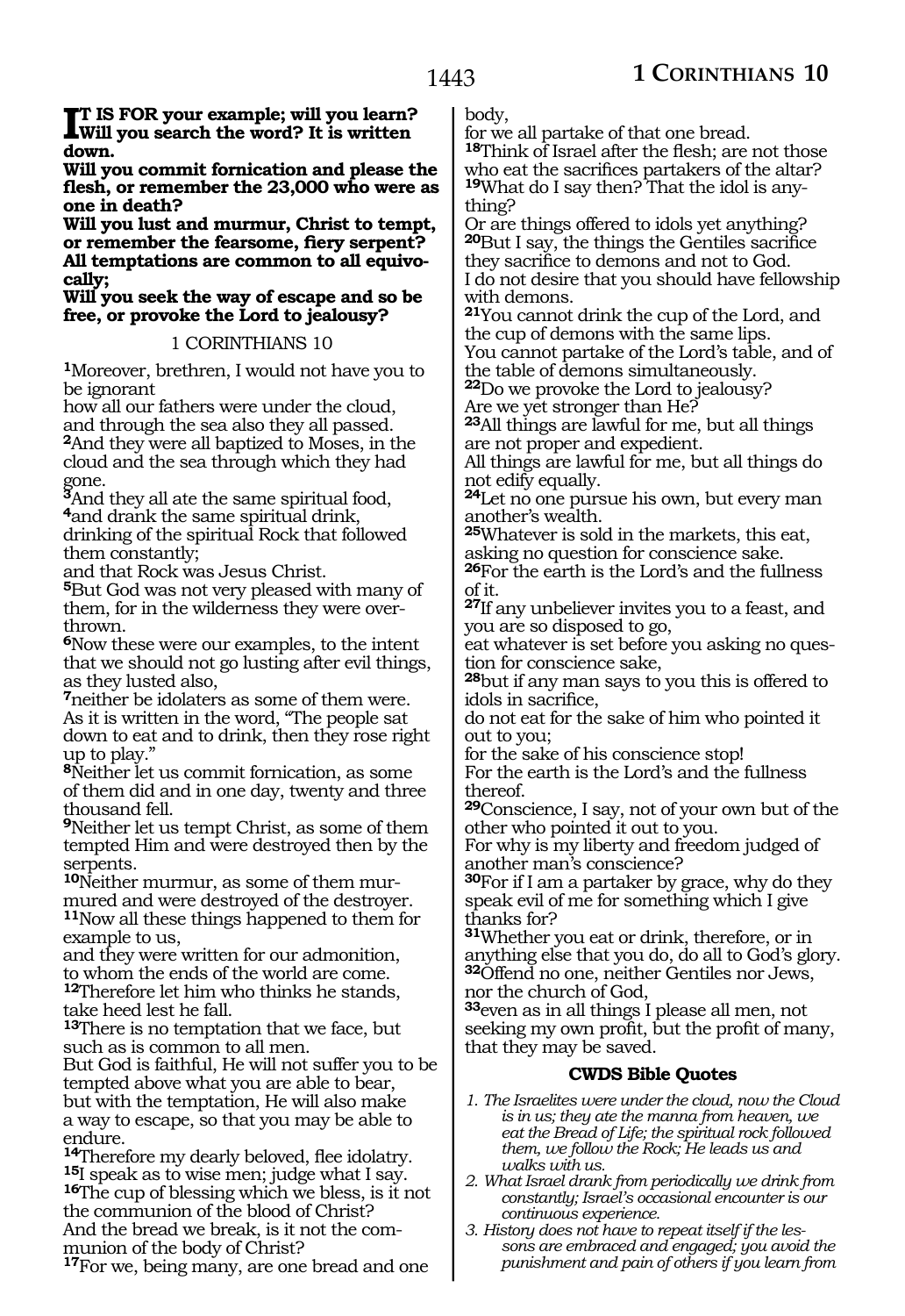*their experience.*

- *4. Do not incite heaven's wrath by repeating the lust, idolatry and fornication that God responded to strongly of old, or by tempting Christ; grace is given but should not be taken for granted.*
- *5. Your murmurs and complaining is a spirit of entitlement that opens you up to attacks; it celebrates the efforts of the enemy to destroy you and give him a gateway; a heart of gratitude and thanksgiving closes the door on the enemy.*
- *6. Your failure is not in your strength, but in your absolute confidence in your own strength and your failure to preserve your strength with God.*
- *7. Temptation may be a cruise to sin but it is no excuse to sin; the door of temptation is dual; a door to sin and a door of escape.*
- *8. Idolatry is the diversion of worship from God to demons, engaging objects; it will never release you; you must release yourself and flee idolatry.*
- *9. To associate with demons is aggression towards God; when you pray to God yet play (worship) demons, you plague yourself.*
- *10. Not because you can means you should; let the fear of the consequence restrain you.*
- *11. You live your best when you live to bless and to seek the wellbeing of others.*
- *12. If you are concerned about every concern there is, you will soon become a concern; faith puts confidence in Jesus and commits to Him every concern to free you to live.*
- *13. Thanksgiving places your life firmly in the hands of God and makes all your fears His responsibility.*
- *14. If it is not your story, it is not your worry, even if it is your duty; do it all to His glory.*

#### **PRAYER POINTS**

- Holy Spirit, thank You for living in me and making my life a daily encounter with heaven. Amen.
- I celebrate You every day, Holy Spirit; help me never to grieve You or distance You from me; let Your living waters flow through me. Amen.
- Power to learn from the history lessons in the Bible and be effective Christians, be upon every believer today, in the name of Jesus.
- Holy Father, I tremble at the thought of inciting Your anger or displeasing You. Amen.
- I will live a life of gratitude and thanksgiving; I refuse to complain, in the name of Jesus. Amen.

**Man is the head of the woman; Christ is man's head. What is your reason for coming? It is not for drink and bread. In your eating and drinking The Lord's body discern; That is why some are sick, some are weak and some dead. And know that by your words you can be condemned.**

#### 1 CORINTHIANS 11

**<sup>1</sup>**Be followers of me, even as I am a follower of Christ.

**<sup>2</sup>**I praise you now my brethren, that you re- member me in all things,

and keep the ordinances as I delivered them to you.

**<sup>3</sup>**But I would have you to know that the head

of every man is Christ, and the head of the woman is man, and God is the head of Christ. **4**Now every man who prophesies or prays having his head covered, dishonors his head. **<sup>5</sup>**But every woman who prays or prophesies with her head uncovered, dishonors her head. For this is as if she was shaved.

**<sup>6</sup>**If the woman is not covered, let her be shorn. But if it is a shame for a woman to be shorn, or to be shaved, then let her be covered. **7**For a man ought not to cover his head, forasmuch as he is the image and glory of God; but the woman is the glory of man.

**<sup>8</sup>**For the man did not come out of the woman, but the woman came out of the man, **<sup>9</sup>**neither was the man created for the woman,

but the woman was created for the man.

**<sup>10</sup>**The woman ought to have, for this cause, power on her head because of the angels. **<sup>11</sup>**Nevertheless, neither is the man without the woman,

nor is the woman without the man in the Lord.

**<sup>12</sup>**For as the woman is of the man, even so is the man by the woman,

but all things are of God!

**<sup>13</sup>**You judge in yourself; is it a comely thing that an uncovered woman should pray to God?

**<sup>14</sup>**Does not even nature itself teach you that if a man has long hair, to him it is a shame? **<sup>15</sup>**But if a woman has long hair, it is a glory to her, for her hair is given her for a covering. **<sup>16</sup>**But if any man seem to be contentious in these things, we have no such customs, neither have the churches of God.

**<sup>17</sup>**Now in this that I declare to you,

I have no praise for you, in that you do not come together for the better but for the worse. **<sup>18</sup>**For first of all, when you come together as the church,

I hear that there are divisions among you and I partly believe,

**<sup>19</sup>**for there must be also heresies among you, that those who are approved may be made known to you.

**<sup>20</sup>**When you come together, therefore, and are gathered in one place, this is not to eat the Lord's supper;

**<sup>21</sup>**for in eating, everyone takes his own supper, and one is hungry and one drunken.

**<sup>22</sup>**What! Have you not houses to eat and drink in?

Or do you despise the church of God, and in so doing shame those who do not have? What shall I then say to you?

Shall I praise you in this? I do not give you praise.

**<sup>23</sup>**For I have received of the Lord that which I delivered to you,

that the Lord Jesus, the same night in which He was betrayed, took bread, and

**<sup>24</sup>**when He gave thanks He broke it and said,

Take, eat; this is My body which is broken for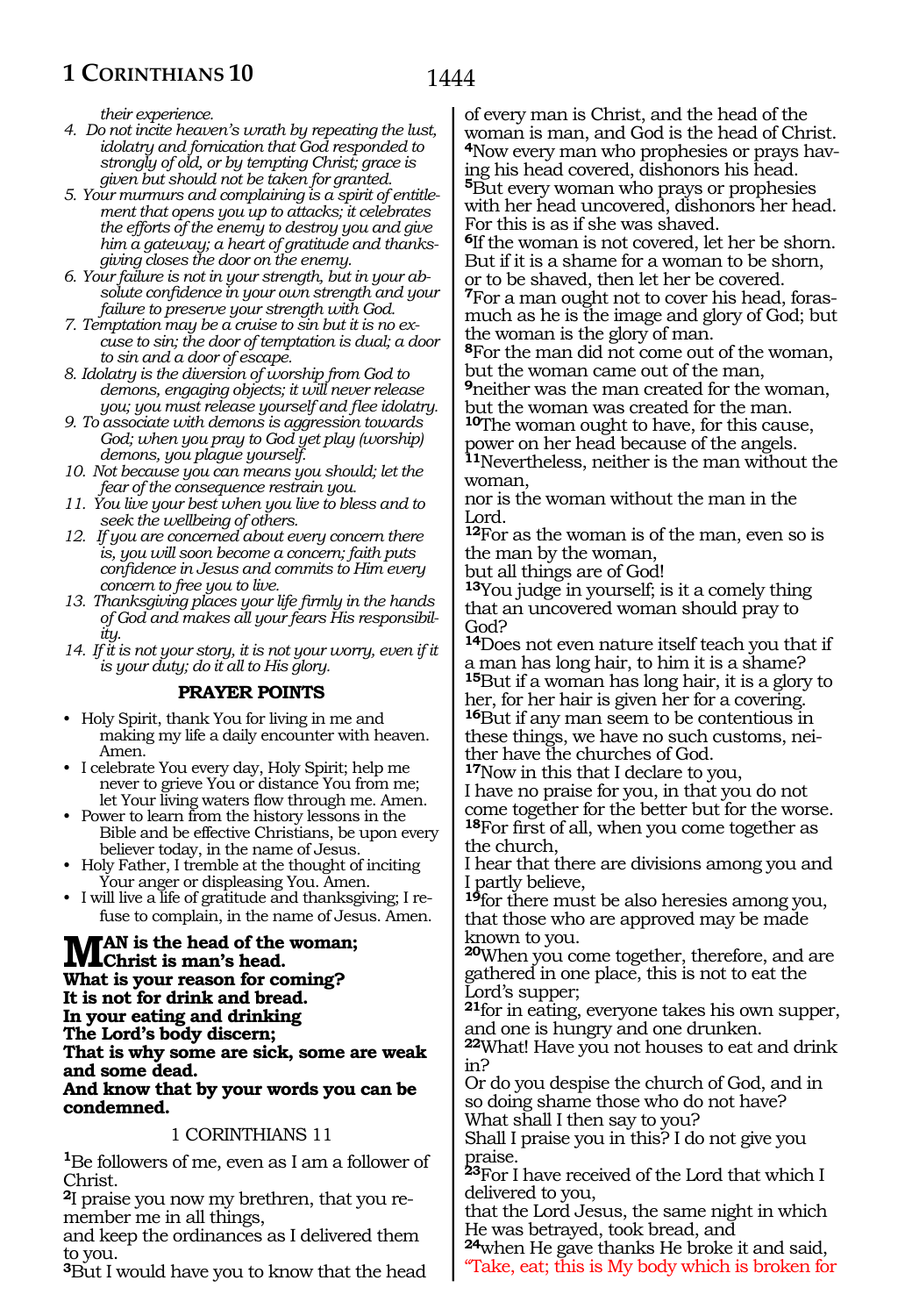you; this do in remembrance of Me."

**<sup>25</sup>**And He took the cup after the same manner also, and when He had tasted, He said: "This cup is the New Testament in My blood; this do; as often as you drink of it, you drink this cup in remembrance of Me."

**<sup>26</sup>**For as often as you eat this bread and drink this cup you show the Lord's death until He comes.

**<sup>27</sup>**Therefore, whoever eats this bread and drinks this cup of the Lord unworthily, he shall be guilty of the Lord's blood and His body.

**<sup>28</sup>**But let a man examine himself and so eat of the bread and drink of the cup.

**<sup>29</sup>**For he who eats and drinks unworthily, eats and drinks condemnation to himself, not discerning the body of the Lord.

**<sup>30</sup>**Many are weak among you for this reason, and many are sick and many dead.

**<sup>31</sup>**For if we judge ourselves, we shall not be judged.

**32**But when we are judged, then we are chastened of the Lord,

so that thereby, we should not be condemned with the world.

**<sup>33</sup>**Therefore, my brethren, when you come to eat, wait one for another,

**34**and let each man eat at home if he is hungry,

that you do not come together to condemnation;

and the rest I will set in order when I come.

#### **CWDS Bible Quotes**

*1. Your life should be a reflection of Christ so others may copy you to connect with Him and engage your standards to embrace Him.*

*2. Align with your head to receive the full benefits of structure and the unhindered flow from God.*

*3. To be headless is to be brainless and to be sightless; it is the same as going with the feet and doing with the hands without vision, focus, direction or authority.*

*4. The interdependence of man and woman is undeniable; the structure and alignment of the bodies is indisputable.*

*5. Let Christ be the only contention within the churches, not common sense, custom or basic law. Alignment with Christ brings everything into alignment and everyone in alignment with you.*

*6. United in Christ yet divided by rituals, have always and will always define the church until she is taken.*

*7. You should not use your affluence to embarrass others, rather your humility should engage, embrace and uplift them.*

*8. The Lord's supper is a symbol of remembrance of the most significant occurrence in history; it is an action for association with the most memorable and monumentous occasion impacting our lives.*

*9. With your mouth you verbally declare the Lord's death, but by the Lord's supper you symbolically declare it and demonstratively show it.*

*10. Your frequency in taking the Lord's supper represents your fervency in remembering Christ in this manner as He stipulated.*

*11. The body of Christ was broken on the cross for* 

*the body of Christ united in the cross; one is memorialized by rituals the other is canonized by fellowship; to ritualize the Lord's supper is optional, failure to discern and revere the body of Christ is not.*

- *12. Remembering the body through rituals without respecting, revering and recognizing the body of believers is a great failure. Ritual to us is real in heaven; relationship matters.*
- *13. A healthy body does not die; a dying body has no health; if you do not discern His body it affects your physical health.*

*14. Measure yourself against His standards and adjust, or His standards will measure you and adjudicate against you.*

*15. To place the ritual above the reason and the occasion above the solemnity, is sacrilege.* 

#### **PRAYER POINTS**

- Lord Jesus, make me a perfect representation of You; I will follow You closely. Amen.
- Let the fire of the Holy Spirit drive rebellion from the hearts of believers; let them submit to leadership, structure and order. Amen.
- Thank You Jesus for fathers and mothers in the faith; thank You for every church leader who is fully submitted to You Lord. Amen.
- I am awed at Your wisdom in creation, Lord, and Your gift of marriage and procreation. Amen.
- Lord Jesus, let every church denomination who is not fully aligned with You, bow their knees today and submit to the bondage breaking truth of Your word. Amen.

#### **Some feeble, some strong; all and altogether one.**

**Diverse posts, diverse gifts, but all of the same brand.**

**Pluck out your eyes and you will see; or cut off your feet, then go walk free;**

**Will not every other member hurt and feel? Some feeble and some strong, but all and altogether one.**

**Some speak with tongues, some prophesy; We have apostles, prophets and teachers alike.**

**Yet every member has his voice; Some feeble, some strong, yet all and altogether one.**

#### 1 CORINTHIANS 12

**<sup>1</sup>**Now brethren, concerning spiritual gifts I would not have you ignorant of this. **<sup>2</sup>**You know that you were Gentiles,

carried away in worshipping these dumb idols. **<sup>3</sup>**Therefore, I would have you understand that no one speaking by the Spirit of God calls Jesus Christ accursed;

and that no one can say that Jesus is Lord but by the Holy Ghost in him.

**<sup>4</sup>**Now there are diversities of gifts, by the same Spirit,

**<sup>5</sup>**and there are differences of administration by one and the same Lord.

**<sup>6</sup>**And there are varieties of operations, but it is the same God who works all in all.

**<sup>7</sup>**But the manifestation of the Spirit is given to every man to profit by it.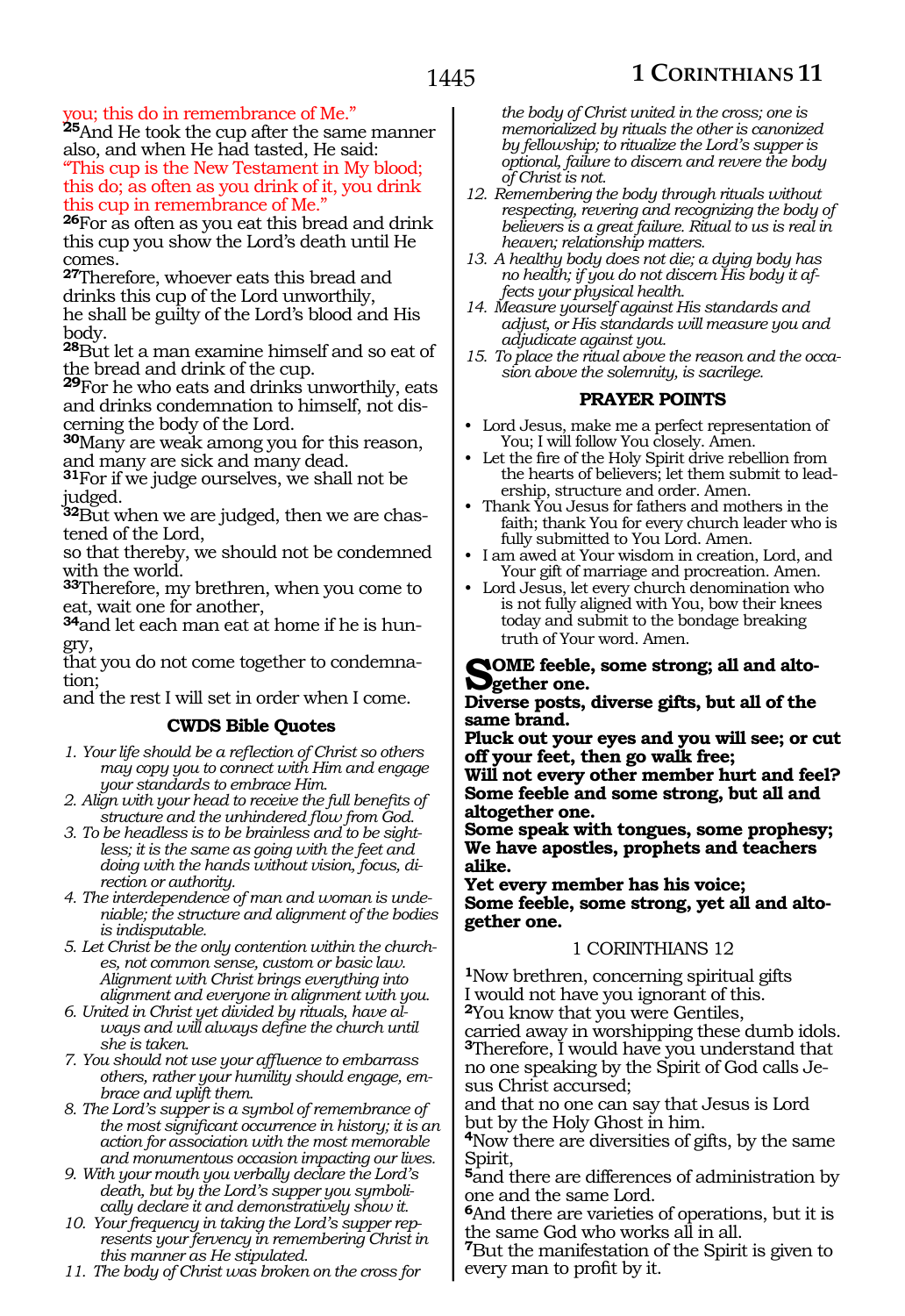**<sup>8</sup>**For to one is given by the Spirit the word of wisdom, and to another the word of knowledge by the same Spirit.

**<sup>9</sup>**And to another faith by the same Spirit, to another the gifts of healing;

**10**to another the working of miracles, to another prophecy, to another spiritual discerning; to another tongues of diverse kinds, to another the interpretation of tongues likewise.

**<sup>11</sup>**All these things are works of the same Spirit, as He desires, He bestows on every man.

**<sup>12</sup>**For even as the body is one and has many members, and all the members of that one body are one body, although they are many, even so also is the body of Christ.

**<sup>13</sup>**For we are all baptized by one Spirit into one body.

Whether we are bond or free, Jews or Gentiles, all have been made to drink of the one Spirit.

**<sup>14</sup>**For the body is many members and not one. **<sup>15</sup>**If the foot shall say, "Because I am not the hand I am not of the body," is it not of the body then?

**<sup>16</sup>**And what if the ear says, "I am not the eye, thus I am not of the body."

Is it not of the body therefore?

**<sup>17</sup>**If the whole body were an eye to see, then where would the hearing be?

And if the whole body were hearing, where is the smelling?

**<sup>18</sup>**But God has set all the members, in the body as He pleases.

**<sup>19</sup>**Or if they were all one member, where then would the body be?

**<sup>20</sup>**Now then they are many members, yet one body.

**<sup>21</sup>**The eye cannot therefore say to the hand, "I have no need of you!"

Nor say to the feet, "I need you not."

**<sup>22</sup>**No! Much more these members of the body that seem to be more feeble are necessary; **<sup>23</sup>**and those members of the body which we

think are the least honorable, upon these we bestow more abundant honor,

and more abundant beauty to our uncomely parts,

**<sup>24</sup>**for our comely parts have no need of this. But God has tempered the body together, giving more abundant honor to the parts that lacked,

**<sup>25</sup>**that there be no schisms in the body, but that all members should care for each other.

**<sup>26</sup>**And when one member suffers, all members suffer its pain.

And when one member is honored, all rejoice with it.

**<sup>27</sup>**Now you are the body of Christ and you are members in particular.

**<sup>28</sup>**And God has set some in the church; first apostles, second prophets and thirdly teachers,

after that miracles, the gifts of healings, helps, governments and diversities of tongues.

**<sup>29</sup>**Are all apostles? Are all prophets? Are all teachers or workers of miracles? **<sup>30</sup>**Have all the gifts of healing? Do all speak with tongues?

Do all move in interpretation?

**<sup>31</sup>**Yet I say you should covet with every ear- nest, the best of all these gifts.

Yet I show to you that there is a more excellent way than this.

#### **CWDS Bible Quotes**

- *1. The Holy Spirit defines and refines your conversation concerning the Lord; you cannot accept or express the Lordship of Christ except by the Holy Spirit.*
- *2. The Holy Spirit identifies Christ to every person and for every person; it is impossible for the flesh to identify Him.*
- *3. One God, one Lord, one Spirit; differing functions, one work.*
- *4. Get close to the giver and access the gifts; make friends with the giver and possess the gifts.*
- *5. The Holy Spirit gives the gifts as He desires; whether power gifts, or ministry gifts, there is one giver, the Holy Spirit, and He only gives from His place of residence in you.*
- *6. Recognize the Holy Spirit and spend time with Him; the Holy Spirit is not in heaven but in you; He is the repository of heavenly deposits in you, therefore know Him to display heaven in this earth.*
- *7. Christ is one body with many members, not one head with many bodies; we have different functions but one functionary and one focus.*
- *8. Diversity increases capability and reduces complexity; the importance of every member of the body is known when that member is missing or absent.*
- *9. Celebrate every member of the body as if you cannot do without them, because, of a truth, you cannot.*
- *10. Celebration and honor is natural for the visible and active members of the body; celebration and honor is necessary for the less visible but functioning members of the body.*
- *11. You cannot walk without the members of your body that you walk on; at least buy them beautiful shoes. You cannot glory outside without the members of the body that are hidden inside, ensure they are functioning and well taken care of.*
- *12. You are dead if your organs fail; let your heart beat love for every other member of the body.*
- *13. The body cannot send the foot to the hospital while it watches television, it must go with the affected member; this is a picture of the functional church; we cannot distance, disassociate or detach ourselves, we must share every moment of pain and victory.*
- *14. Pastors, teachers, prophets and evangelists are gifts within the body that must be recognized and celebrated.*
- *15. The ministry gifts are given but should not be taken for granted; earnestly desire, seek after, position yourself to attract the best gifts, or the gift that best suits you and your calling.*

#### **PRAYER POINTS**

• I hereby confess that Jesus is Lord and there is none but Him; thank You Holy Spirit for this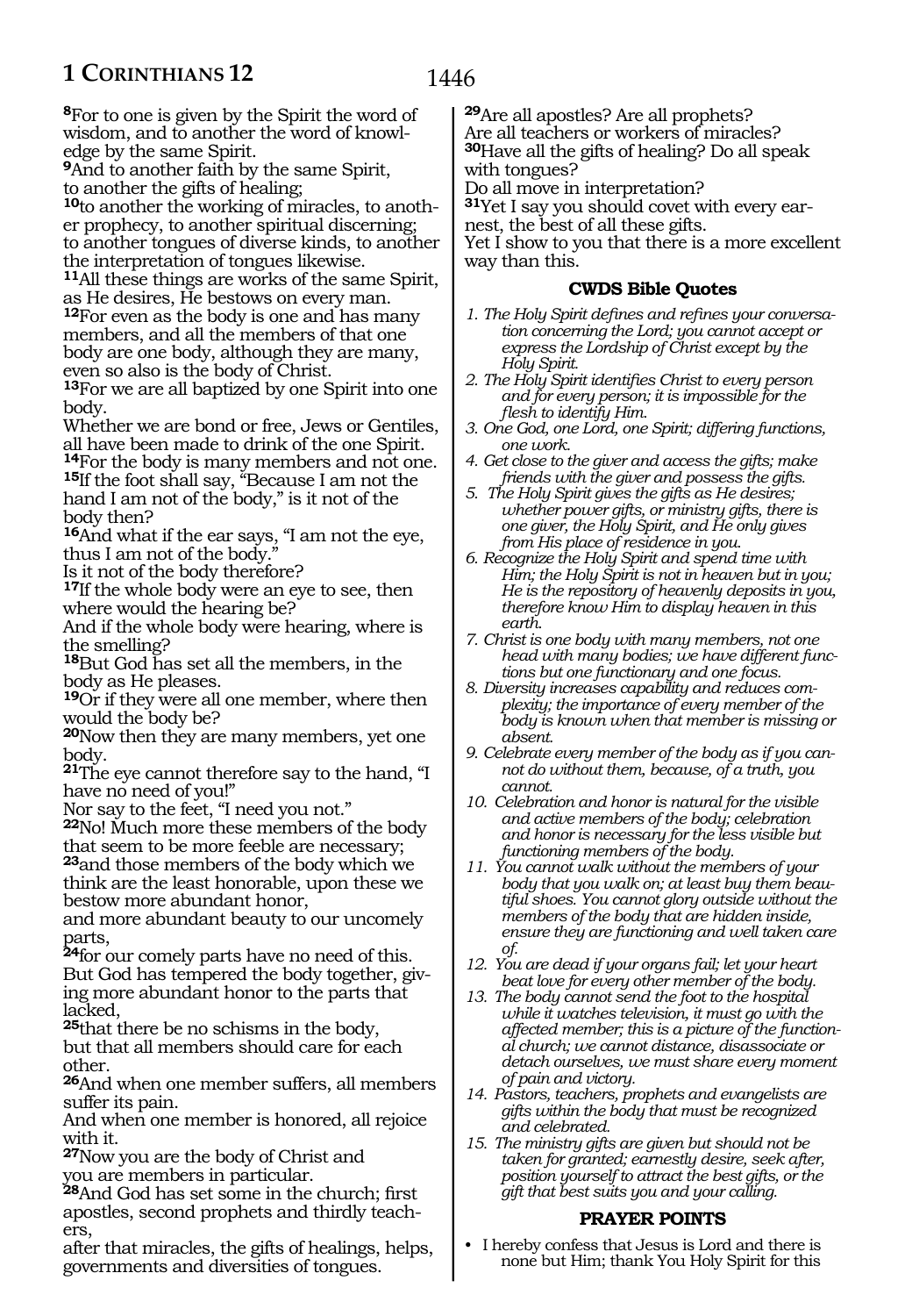resolve. Amen.

• Holy Spirit, place Your witness in the hearts of unbelievers and make the Word come alive to them. Amen.

- Spirit of the living God, I embrace Your divine work in my life. Amen.
- I love You Holy Spirit; You are the closest person to me and I will be deliberate about knowing You and walking with and in You. Amen.
- Holy Spirit, it is a joy to have You; I request of You all the gifts necessary to make me an effective Christian; let faith, miracles and prophecy be my portion. Amen.
- I release the power of effective relationships to every member of the body of Christ. Amen.

#### **Though I speak with the tongues of men and angels,**

**Love is a more excellent way. Give all my goods to the poor and burn my body as well,**

**Love is a more excellent way.**

**Love is patient, love is kind, enduring all things, all of the time.**

**When all things pass, there is love, hope and faith.**

**All these are great, but love is a more excellent way.**

#### 1 CORINTHIANS 13

**1**Though I speak with tongues of men and angels, and I do not have love,

I have become as sounding brass or a tinkling cymbal;

*love is a more excellent way.*

**<sup>2</sup>**And though I have the gift of prophecy,

and understand all knowledge and all mysteries;

and though I have received all faith so that I could move mountains away,

I am nothing if I do not have love.

*Love is a more excellent way.*

**<sup>3</sup>**And though I bestow all my goods to feed the poor,

and though I give my body to be burned,

if I do not have love, it is of no profit to me; *love is a more excellent way.*

**<sup>4</sup>**Love is kind and it suffers long; love does not

envy, love does not vaunt itself.

Love is not puffed up nor does she seek her own interest.

**<sup>5</sup>**Love does not behave rudely.

*Love is a more excellent way.* 

Love is not easily provoked, love thinks no evil. **<sup>6</sup>**Love does not rejoice in iniquity but rejoices in the truth.

*Love is a more excellent way!* 

**<sup>7</sup>**Love bears all things, believes all things, endures all things, and in all things it hopes.

**<sup>8</sup>**Love never fails;

*love is a more excellent way.* 

Where there are prophecies, they are bound to fail;

*t*ongues shall cease, knowledge shall vanish away.

**<sup>9</sup>**For we know in part and we prophesy in part,

**<sup>10</sup>**but when that which is perfect is come, then that which is in part shall be done away with.

**<sup>11</sup>**When I was a child, I spoke as a child; I understood as a child, and I thought as a child;

when I became a man, I put childish things aside.

*There is a more excellent way; love.*

**<sup>12</sup>**For now we see through a glass darkly, but then face to face.

I know in part, but then I shall know even as I am known.

**<sup>13</sup>**Now there abide faith, love and hope, these three, but the greatest of these is love. *Love is a more excellent way!*

#### **CWDS Bible Quotes**

- *1. The greatest of feats and accomplishments get their value at the feet of Love.*
- *2. Your spiritual accomplishments, height and sacrifices have no depth or lasting effect outside of love.*
- *3. Speaking in tongues is confusing if not fused with a heart of love; speaking in tongues without love is a tambourine; it torches earth but does not touch heaven.*
- *4. Love gives; the only one kind of love there is, is love that is kind; love does not sacrifice; love is sacrifice.*
- *5. Love never gives up or gives in but keeps on giving out; it is a giving machine.*
- *6. Love believes in the face of contradictions and contradicts all beliefs to hold on to its conviction.*
- *7. Love may see evil but it never thinks evil; it may see bad but only rejoices in truth.*
- *8. Love is discipline that directs; it chooses what it rejoices in, how it thinks, how it approaches things, what it says, responds and reacts to.*
- *9. Love is in for the long haul: it overcomes all hurdles as it bears, believes and hopes all things, in all situations, at all times, irrespective of all that is happening.*
- *10. Love is endearing because it is enduring; it chooses its behavior; it refuses to be rude, self-seeking or proud and it cannot be provoked.*
- *11. The practice of love is unfailing; love is consistent committed action that cannot fail because it fails to surrender.*
- *12. Prophecy and tongues are a bridge to perfection; love is perfection; God is love.*
- *13. Childish ways and talk are imperfect but accepted as perfect by adults, just as prophecy is perfect imperfection that is accepted by God until perfection is reached; love is perfection; God is love.*
- *14. When you hope for things to come, you exercise faith to move God and love to engage Him; God is love.*
- *15. Love is stronger than death, it is never over, it keeps suffering until it wins; love is higher than self, it does not boast or make itself more important than others.*
- *16. Love is humility in action; it is never rude; love is selfless always looking out for others; love is your interest at heart, it wants you to win; it does not envy.*
- *17. Love is not shaken by evidence; it shakes evidence to find hope to hold on to.*
- *18. Love is solid, love is eternal, love is time-tested,*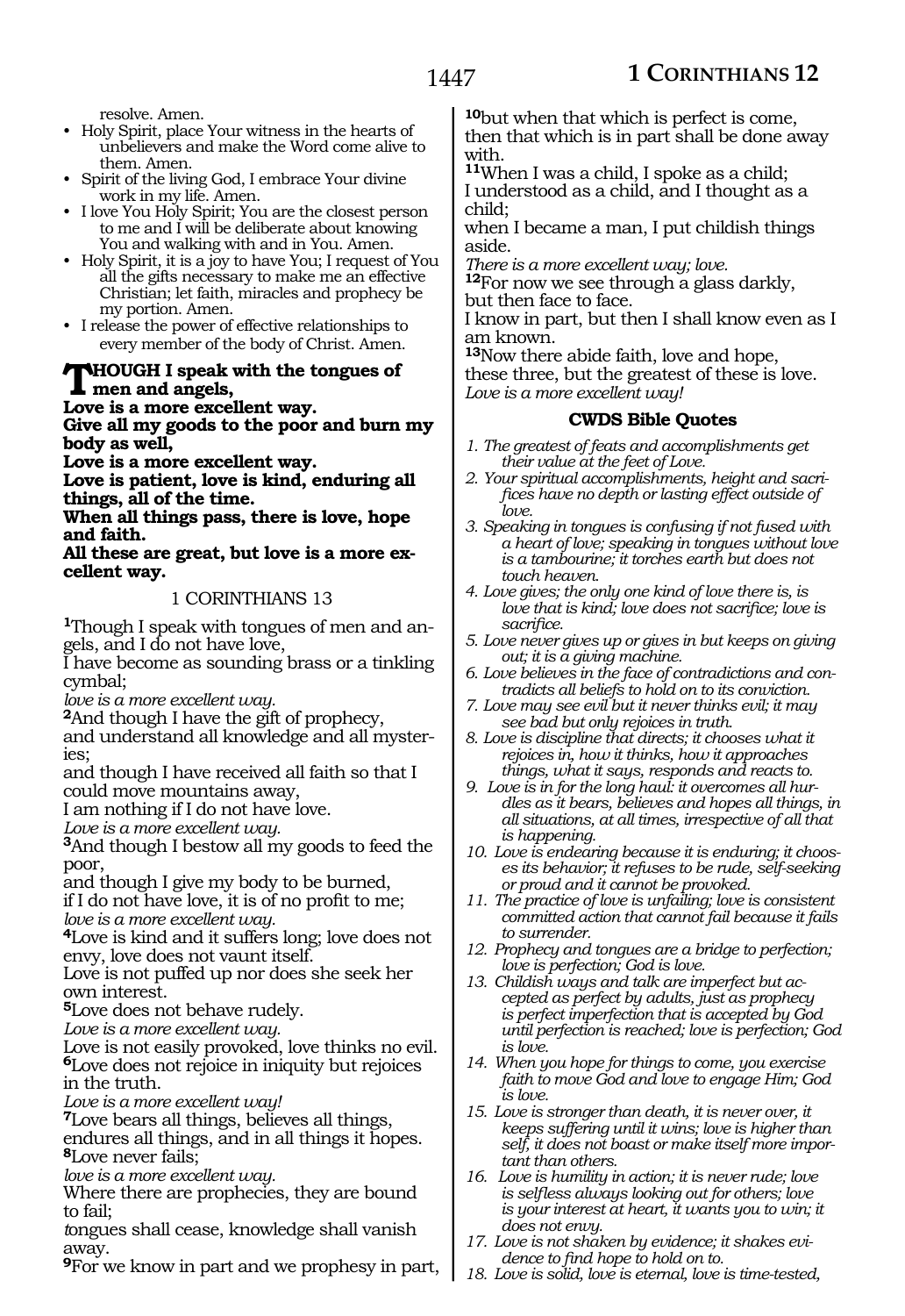1448

*love is God; God is love.*

*19. Truly, no one loves to fail, they fail because they fail to truly love; love never fails.* 

#### **PRAYER POINTS**

- My Father, my God, teach me to love so that everything else I do can have direction and value. Amen.
- I will be my Father's child; I was created in Your image Lord and I will engage and release my full capacity to love.
- Father God, I refuse to seek You with tongues if I cannot reach You with love; when I open my mouth You will hear love calling to Love. Amen.
- I declare that I am a generous extravagant soul motivated by love for people. Amen.
- Holy Father, baptize me and my household with Your pure agape love. Amen.

## **Discernment and order in everything you do;**

#### **Restraint, Mr. Prophet, your spirit is subject to you.**

**When you speak in tongues, you edify yourself;**

**In a collective gathering, it is best to prophesy.**

**The trumpet must not blow with an uncertain sound,**

**Therefore prophesy, but let decency and order be the grounds.**

#### 1 CORINTHIANS 14

**<sup>1</sup>**Pursue love and desire spiritual gifts, but rather that you prophesy.

**2**For he who speaks in a tongue that is unknown, speaks not to men, but to God alone; no man understands him, for he speaks mysteries in the Spirit.

**<sup>3</sup>**But he who prophesies, prophesies to men, to edify, to exhort and to bring comfort.

**<sup>4</sup>**He who speaks in an unknown tongue edifies himself alone,

but he who prophesies edifies the entire church.

**<sup>5</sup>**It is my desire that you all spoke with tongues, but rather that you prophesied, for greater is he who prophesies, than he who speaks with tongues, except he interprets,

that the church may receive edification. **<sup>6</sup>**Now brethren, if I come to you speaking with tongues, what shall I profit you except I speak to you by revelation, by knowledge, by prophesying or by doctrine?

**<sup>7</sup>**Things that are lifeless but give off a sound, whether pipe or harp,

how shall what is piped or harped be known unless the sound is distinct and very clear in itself?

**<sup>8</sup>**For if the sound of the trumpet is uncertain, who will prepare for battle?

**<sup>9</sup>**So you, likewise, except you utter by the tongue words easy to be understood, how will men know what is spoken?

For you will have spoken into the air.

**<sup>10</sup>**Now there are perhaps so many kinds of

voices in the world, yet none without signification at all.

**<sup>11</sup>**Therefore, if I do not know the meaning of the voice, I will be as a foreigner to him who spoke.

And he who speaks shall be as a foreigner to me.

**<sup>12</sup>**Therefore, forasmuch as you are jealous of spiritual gifts,

seek that you may excel to edify the church. **<sup>13</sup>**Let him who speaks in an unknown tongue, pray that he may interpret what he speaks.

**<sup>14</sup>**For if I pray in an unknown tongue, my spirit prays in me, but my understanding is unfruitful.

**<sup>15</sup>**So what is it then? I pray with the Spirit and I also pray with the understanding.

I will sing with the Spirit and sing with the understanding too.

**<sup>16</sup>**Otherwise when you bless with the Spirit, how shall those who are uneducated say "Amen" at the giving of thanks, seeing that he does not understand what you say?

**<sup>17</sup>**For you do give thanks well, but the other is not edified.

**<sup>18</sup>**I thank God that I speak in tongues more than all of you,

**<sup>19</sup>**but I would rather speak five words with understanding in the church, that I may teach others,

than ten thousand words in an unknown tongue.

**20**Brethren, do not be children in understanding, nor foster childlike malice, but be adults in understanding.

**<sup>21</sup>**For it is written in the Law, "I will speak to the people with men of other tongues, yet they will not hear Me."

**<sup>22</sup>**Therefore, tongues are for signs, not to those who believe but to those who do not believe. But prophesying serves, not for unbelievers but for believers.

**<sup>23</sup>**If the church is come together into one place and all speak in tongues, and there come in those who are uneducated, or unbelievers, will they not say, "You are mad!"?

**<sup>24</sup>**But if all prophesy, and one comes in who is not a believer,

or who is uneducated, he shall be persuaded by everyone and judged of everyone;

**<sup>25</sup>**by this all the secret things of his heart will be exposed,

and so he will fall down on his face and worship the Lord,

and he will report that God is truly in you.

**26**Brethren, how is it then, when you come together each has a psalm, a doctrine, a tongue, a revelation and an interpretation? Let all things be done to edify.

**<sup>27</sup>**If any speak in a strange tongue, let it be

done by two, or the most three, yet only in the designated order, and let one

interpret. **<sup>28</sup>**But if there is no interpreter, let him keep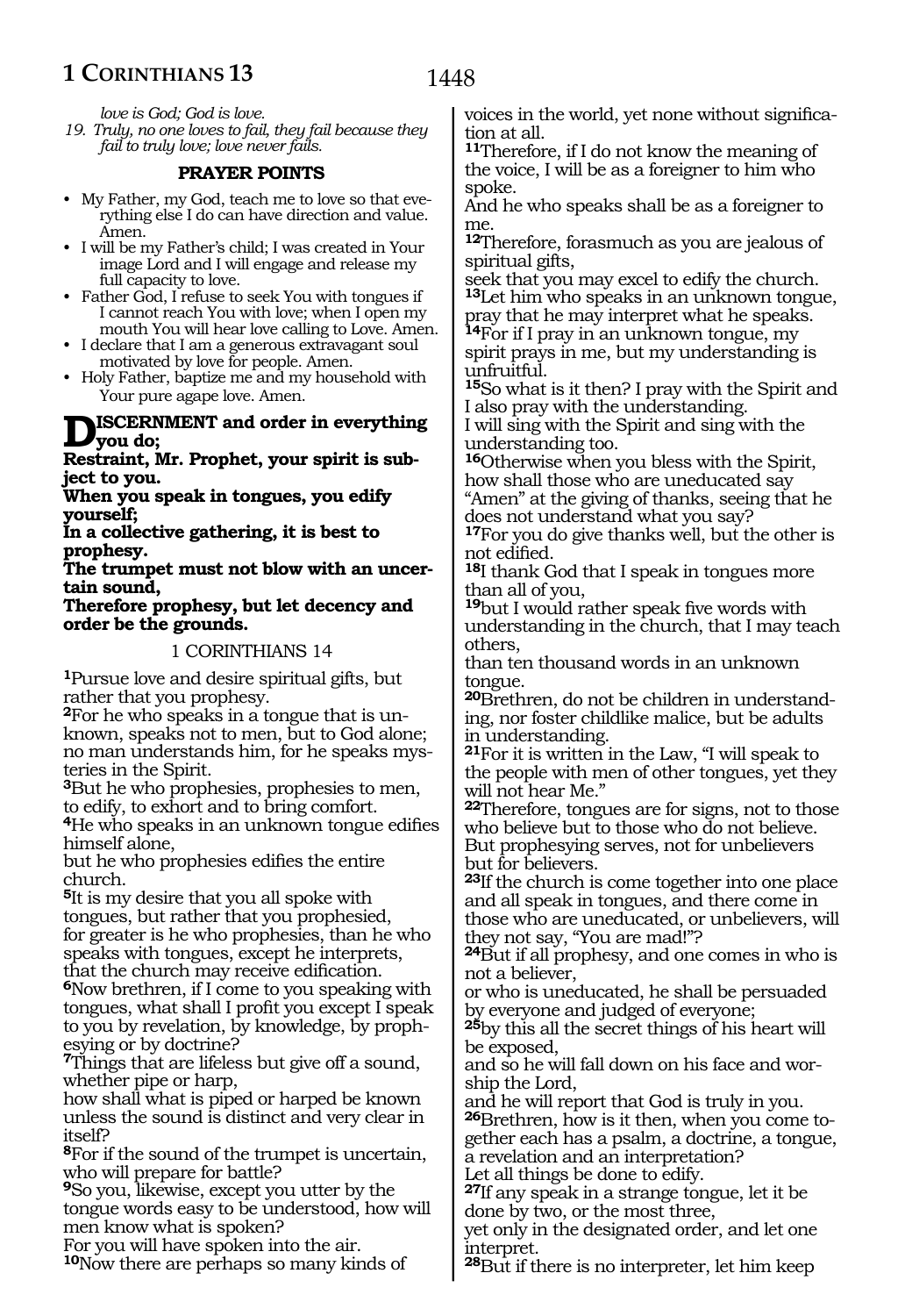silence in the church and let him speak to God and to himself.

**<sup>29</sup>**Let the prophets speak in two or three and let the others judge them.

**<sup>30</sup>**If anything is revealed to another sitting by, let the first be silent,

**<sup>31</sup>**for you may all prophesy one by one, so that all may learn and all may be comforted.

**<sup>32</sup>**The spirits of the prophets are subjected to the prophets,

**<sup>33</sup>**for God is not the author of confusion, but the author of peace, as it is in all the churches of the saints.

**34**Now let your women be silent in the churches,

for they are not permitted to speak,

but they are commanded to be under obedience, as the law has said.

**<sup>35</sup>**And if they will learn anything, let them ask their husbands at home,

for it is a shame for a woman to speak in the church.

**<sup>36</sup>**What? Did the word of God come out from you or did it come to you alone?

**<sup>37</sup>**If any man thinks that he is a prophet, or spiritual, let him acknowledge that the things I write to you are the Lord's commands.

**<sup>38</sup>**But if any man is ignorant, let him continue to be ignorant.

**<sup>39</sup>**Therefore, brethren, covet to prophesy and forbid not to speak with tongues,

**40**but let all things be done decently and orderly.

#### **CWDS Bible Quotes**

- *1. In this world of imperfection, pursue love which is perfection, and desire spiritual gifts which are a bridge to perfection.*
- *2. Spiritual gifts are available but must be desired, pursued and prepared for.*
- *3. The prophetic is the most desirable of all gifts; it is not just a speaking gift but, it bridges God and man.*
- *4. Speaking in tongues is selfish if spoken in public exhortation or forums with no one to interpret; prophecy is selfish if received but not spoken to exhort, edify and comfort.*
- *5. The object of your public utterances is for edification not personal expression; it does no good unless it is understood.*
- *6. Never make a public forum or pulpit your platform for personal performance; you cannot address others speaking to self, just as you cannot address self, speaking to others.*
- *7. Praying in tongues has an important place but when addressing others it is out of place without interpretation.*
- *8. Praying and singing in the Spirit engages the Spirit and unlocks the things of the Spirit to the moment.*
- *9. Praying in the Spirit moves prayer from fact and faculties to faith; the faculties do not understand the spiritual truth about the facts, but by faith you know you are moving God to decisive action.*
- *10. True wisdom in prayer is understanding that there is a place for praying and singing in the spirit and a place for praying and singing with*

*the understanding; engage both at the right time and in the right place.*

- *11. The Corinthians boast tongues but they did not brag restraint; Paul considered it a special privilege to speak in tongues more than everyone else, but great power in restraint.*
- *12. A church of tongues confuses unbelievers; a prophetic church engages and convicts them.*
- *13. The church must be on fire and running with spiritual gifts, but regulated by order and not be overrun by the gifts.*
- *14. Not because you can means you must; not because you know means you must be known; not because it is given to you means you have no control. Timing enhances the message and increases effect.*
- *15. Confusion is not a factor of the Holy Spirit; it is a failure of the human spirit to regulate itself.*
- *16. Confusion does not mean you have not received from God; it means you have not received God; He is not the author of confusion.*
- *17. Tongues should not be restrained but regulated.*
- *18. The prophetic is high but within reach to everyone whose desire has depth and persistence.*
- *19. It is not the things that are ordered, but the order of things that matters; let everything be done decently and in order.*

#### **PRAYER POINTS**

- Holy Spirit, give Your gifts to me; righteous Father, perfect Your love in me. Amen.
- I want it all Holy Spirit; manifest Yourself through me in full measure; I desire You. Amen.
- My Father, my God, make me Your mouthpiece; reveal Your secrets to me and make me a responsible and fearless steward; I will prophesy, in the name of Jesus.
- I refuse to be disorderly or selfish with my spiritual gifts or with my witness of Christ. Amen.
- Holy Spirit, I completely submit myself to You; I will only do and say what I see and hear from You. Amen.

# **Be steadfast, unmoveable, always**<br> **Babound,**<br> **Registered** in a patt in principal

**For your labor is not in vain. Peter saw Him, His disciples and then I. Christ is risen, let all men proclaim. If your rights in Christ are in this life what a miserable state! Death's sting is sin that we were in; He took and gave us the victory.** 

#### 1 CORINTHIANS 15

**<sup>1</sup>**Moreover, brethren, I declare the gospel, which I preached to you, which you have received, and in which you stand,

**<sup>2</sup>**by which you are saved also, if you keep in your memory what I have preached to you, unless you have believed in vain.

**<sup>3</sup>**For I have delivered, first of all to you, that which I also have received,

how that Christ died for our sins according to the Scriptures.

**<sup>4</sup>**And that He was buried, but He rose again on the third day, according to the Scriptures. **<sup>5</sup>**After that He was seen by Cephas, then by the twelve,

**6**then He was seen at once by over five hun-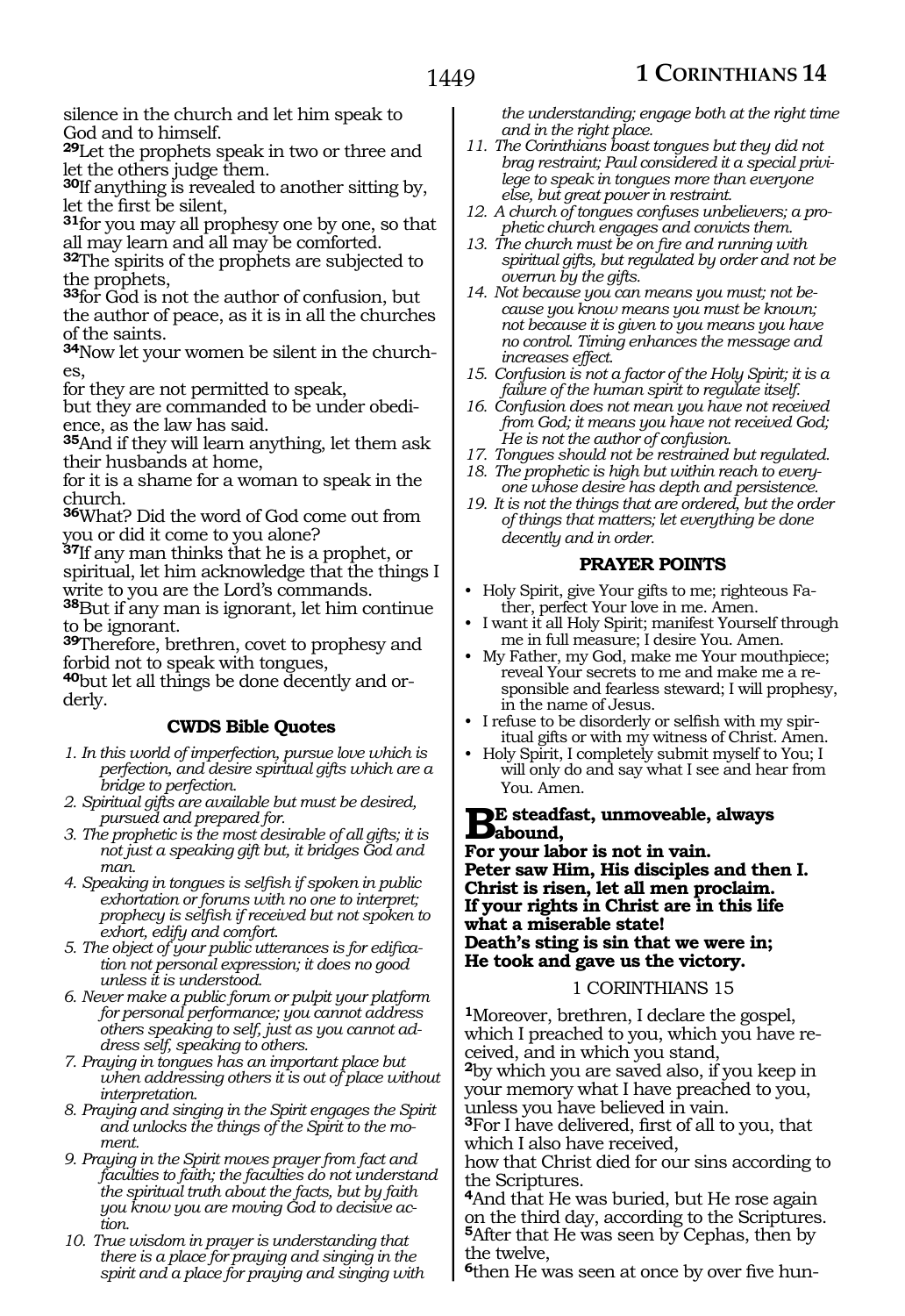1450

dred brethren,

the greater part remains to this present day, but some are dead.

**<sup>7</sup>**After that He was seen by James, then by all the apostles;

**<sup>8</sup>**and last of all He was seen by me, as one born out of due time.

**<sup>9</sup>**For I am least of all the apostles, and not

worthy to be called an apostle because I persecuted the church of God.

But God's grace bestowed on me was not in vain.

**<sup>10</sup>**By the grace of God I am what I am.

But I labored more arduously, than all, yet not I, but God's grace with me.

**<sup>11</sup>**But whether I or they, so have we preached and so have you believed.

**<sup>12</sup>**Now if Christ is preached that He rose from the dead,

how do some of you say that there is no resurrection of the dead?

**<sup>13</sup>**But if there is no resurrection of the dead, then Christ did not rise.

**<sup>14</sup>**And if Christ is not risen, then our preaching and our faith is vain,

**<sup>15</sup>**and we are found false witnesses of the Lord our God,

because we have testified that Christ is raised by God, whom He did not raise up, as they say, if it is that the dead do not rise.

**<sup>16</sup>**For if the dead do not rise, Christ is not risen.

**<sup>17</sup>**If Christ is not raised, then your faith in Him is vain, and you are yet in your sins.<br><sup>18</sup>Those dead in Christ are also perished.

**19**For if in this life only we have hope in Christ, we are of all men the most miserable.

**<sup>20</sup>**But Christ is risen from the dead, and has <sup>21</sup>For since death entered the earth by man,

by Man came the resurrection of the dead also.

**<sup>22</sup>**For as in Adam all died, in Christ shall all be made alive.

**<sup>23</sup>**But every man in his own order,

Christ the firstfruit, afterward those of Christ's when He comes.

**<sup>24</sup>**Then comes the end when He shall have delivered up the kingdom to the Father,

and when He will have surrendered all power, all rule and all authority.

**<sup>25</sup>**And He must reign until He has put all His enemies under His feet.

**<sup>26</sup>**The last enemy that shall be destroyed is death.

**<sup>27</sup>**For He has placed all things under His feet. But when He says all things are put under Him,

it is clear that He who placed all things under Him is an exception.

**<sup>28</sup>**And when all things are subdued to Him, the Son shall also then be subject Himself to Him who placed all things under Him, that God may be all in all.

**29**Otherwise what shall those who are baptized for the dead do?

If the dead do not rise, why are they then baptized for the dead?

**<sup>30</sup>**And why do we stand in jeopardy every hour?

**<sup>31</sup>**I affirm, by my rejoicing over you, in Christ Jesus our Lord, I die daily.

**<sup>32</sup>**If after the manner of men, I fought with beasts at Ephesus,

what advantage is it for me if the dead do not rise?

Let us eat and drink, for tomorrow we all die! **33**Therefore, do not be deceived; evil communications corrupt good manners.

**<sup>34</sup>**Awake to righteousness and do not sin, for some do not have the knowledge of God; I speak this to your shame.

**<sup>35</sup>**But some men will say, "How are the dead raised up, and with what body do they come?" **36**You fool, that which you sow is not quickened, no it shall not rise, unless it first dies. **<sup>37</sup>**And when you sow, you do not sow the crop

that shall be produced,

but rather you sow seeds, that it may become a chance of wheat, or of some other crop. **<sup>38</sup>**But God gives it a body as He pleases,

and a unique body to every seed.

**<sup>39</sup>**All flesh is not the same flesh, but there is one kind of flesh for men, and another of beasts;

another for fishes, and another for birds. **<sup>40</sup>**There are celestial and terrestrial bodies; the glory of the celestial is one, another glory of the terrestrial.

**41**There is one glory of the sun, a different glory of the moon, and different glory of the stars; for one star differs from another star in glory. **<sup>42</sup>**So also is the resurrection of the dead: the body that is sown is corruptible, but it is raised incorruptible.

**<sup>43</sup>**It is sown in dishonor, it is raised in glory. It is sown in weakness, but it is raised in power.

**44**It is sown a natural body and raised a spiritual one.

**<sup>45</sup>**It is written also that the first man Adam was made a living soul;

the last Adam was made a quickening Spirit. **<sup>46</sup>**The spiritual was not first, but the natural, then the spiritual afterward.

**<sup>47</sup>**The first man of the earth is earthy, but the Second man is the Lord from heaven.

**<sup>48</sup>**As is the earthy, so are those who are earthy. And as is the heavenly, so are those who are heavenly.

**<sup>49</sup>**And as we have borne the image of the earthy man, we shall also bear the image of the heavenly.

**<sup>50</sup>**But this I say, brothers, that flesh and blood cannot inherit the kingdom of God.

Neither does corruption inherit incorruption. **<sup>51</sup>**Behold I now reveal a mystery to you, we shall not all sleep, but we shall all be changed,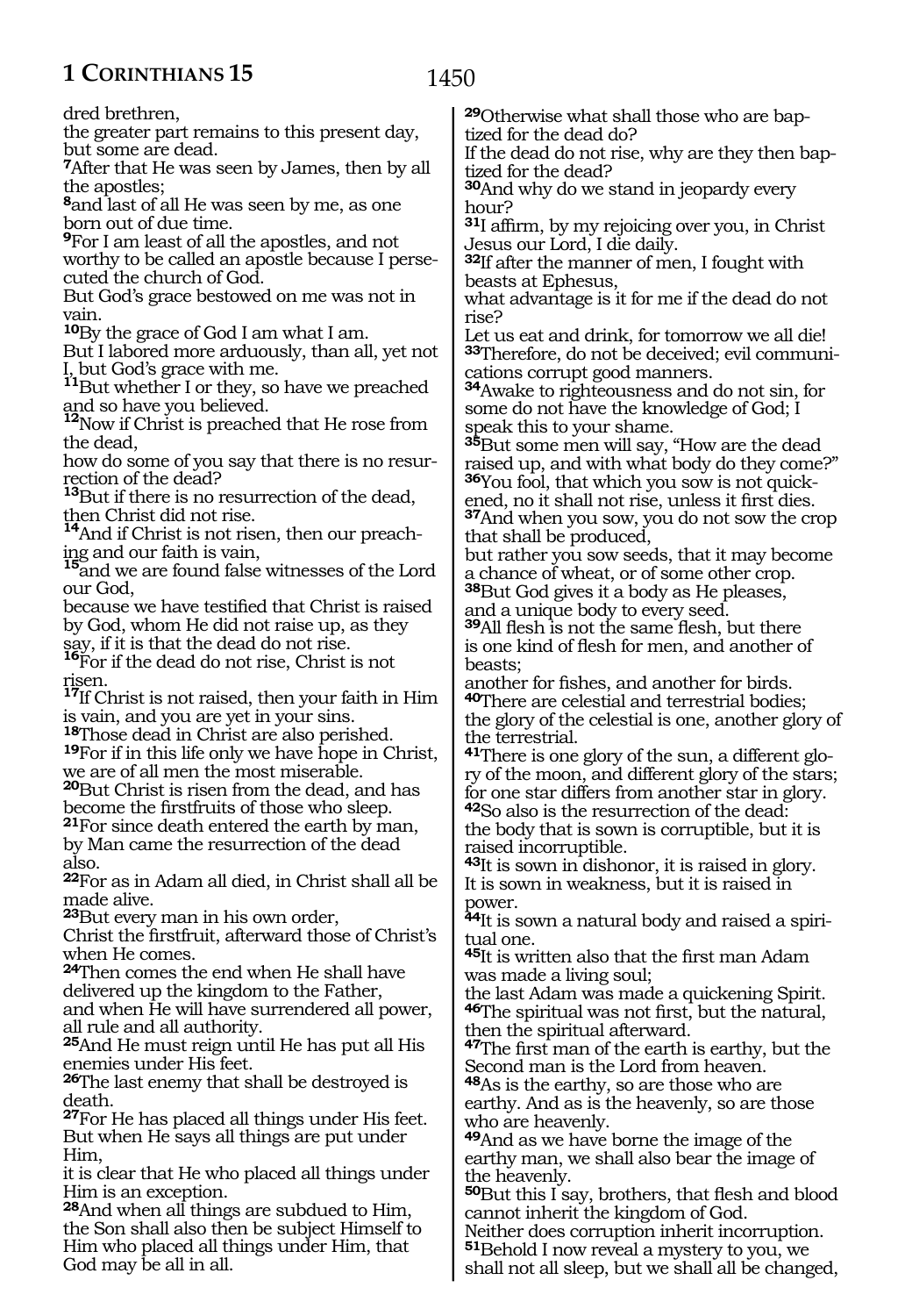**<sup>52</sup>**in a moment, in the twinkling of an eye, at the last trump.

For the trumpet will sound, and the dead will be raised incorruptible,

and we will be changed.

**53**For this corruptible must put on incorruption, and this mortal must put on immortality. **<sup>54</sup>**So when this corruptible shall have put on incorruption,

and this mortal has put on immortality, then at last will be brought to pass this saying that is written,

"Death is swallowed up in victory.

**<sup>55</sup>**O Death, where is your sting?

O Grave, say, where is your victory?"

**<sup>56</sup>**The sting of death is sin, and the law is the strength of sin.

**<sup>57</sup>**But thanks be to God, who always gives us the victory through Jesus Christ our Lord. **<sup>58</sup>**Therefore, my beloved brethren, be steadfast and unmoveable, always abounding in the work of the Lord,

for as much as you know that your labor is not in vain in the Lord.

#### **CWDS Bible Quotes**

- *1. The death, burial and resurrection of Jesus is factual and scriptural; it is a factual occurrence that is a fulfillment of prophetic revelations in the scripture.*
- *2. Jesus has been declared alive to us by the apostles, the initial witnesses, but He is manifested alive in us by the Holy Spirit.*
- *3. If you truly understand and appreciate what you have been forgiven of, you will embrace what you are called to. If you have been forgiven much, embrace the grace and engage it on behalf of others.*
- *4. The resurrection of Christ is the foundation of our faith; our faith is futile and our sins are alive if the resurrection is fabricated and Christ is not alive.*
- *5. Mastery of this life without provision or positioning for life after death is misery in life; hope in Christ only in this life is our most miserable mistake and our most wretched state.*
- *6. One man surrendered, one Man conquered; the death of all men came through one, Adam; the debt of all was paid by one, Jesus Christ.*
- *7. Death devours until it is fully destroyed.*
- *8. The structure of authority and powers in the heavens or on earth which regulates our world and ends with it, all come from God and eventually rest with Him.*
- *9. The world came out of God through words and everything will go back to God and rest under His feet; He will remove everything so that He Himself will be everything.*
- *10. You are living for nothing if everything you are living for amounts to nothing when your short life is over.*
- *11. Death may be the end of our body but not the end of our life; the spirit never dies. Death frees us from the corrupted flesh and embodies our spirit-being with a new perfected body.*
- *12. The body of dust confines us but does not define us; the image of Christ refines us and He will resurrect us in His heavenly image.*
- *13. Death is our passage to our true inheritance, the*

*kingdom of God.*

- *14. Our claim on eternity is valid but can only be executed when our change from corruptible is complete.*
- *15. We are positioned for change and perfected with change.*
- *16. Our corruptible flesh has no control over our incorruptible inheritance if we engage the flesh with our incorruptible spirit.*
- *17. Our change may be long in coming, but our change will not be prolonged in occurring; our certain change will be sudden.*
- *18. Death may swallow up our life but not our victory; death will be swallowed up in victory.*
- *19. Sin gives death its power but Christ gives us the victory; sin stings but Christ took the poison and its power to destroy.*
- *20. We are unchained and unchanged for we know our labor pain is never in vain.*
- *21. We work from a position of strength in our weaknesses; we work from a position of victory knowing Christ has already won. It is just a matter of time; when the matter of time is dealt with and there is no more time, eternity will perfect everything that time prevented.*

#### **PRAYER POINTS**

- Jesus, I celebrate Your sacrifice for my sins. Amen.
- There is no doubt in my heart that You are alive Lord Jesus; You live in me. Amen.
- Jesus my Lord, the weight of my past was too much for me; I embrace Your easy burden; I take Your yoke. Amen.
- I know in whom I have believed; my faith cannot be shaken; He is alive. Amen.
- I have an eternal hope. Amen.

# **WATCH!** Stand fast in faith.<br> **Conduct yourselves like men; be strong.**

**To you be grace, and my love in Christ. Bring your offering into the store. Watch! Stand fast in faith, and yet more, Love the Lord sincerely and avoid the curse. Watch!**

#### 1 CORINTHIANS 16

**<sup>1</sup>**Now concerning the collection for the saints, as I commanded the churches in Galatia; **<sup>2</sup>**upon the first day of the week, let everyone of you lay by him in store as God has prospered him,

that there be no gatherings when I come. **<sup>3</sup>**And when I come, whoever you approve, by your letters,

I will send them to bring your generosity to Jerusalem.

**<sup>4</sup>**If it is necessary that I also go myself, they will go down with me.

**<sup>5</sup>**Now I will come to you when I have passed through Macedonia,

for I pass through Macedonia also,

**<sup>6</sup>**and I may just remain and winter there with you,

that you may bring me on my journey wherever I go from there.

**<sup>7</sup>**For I will not see you by the way, but if the